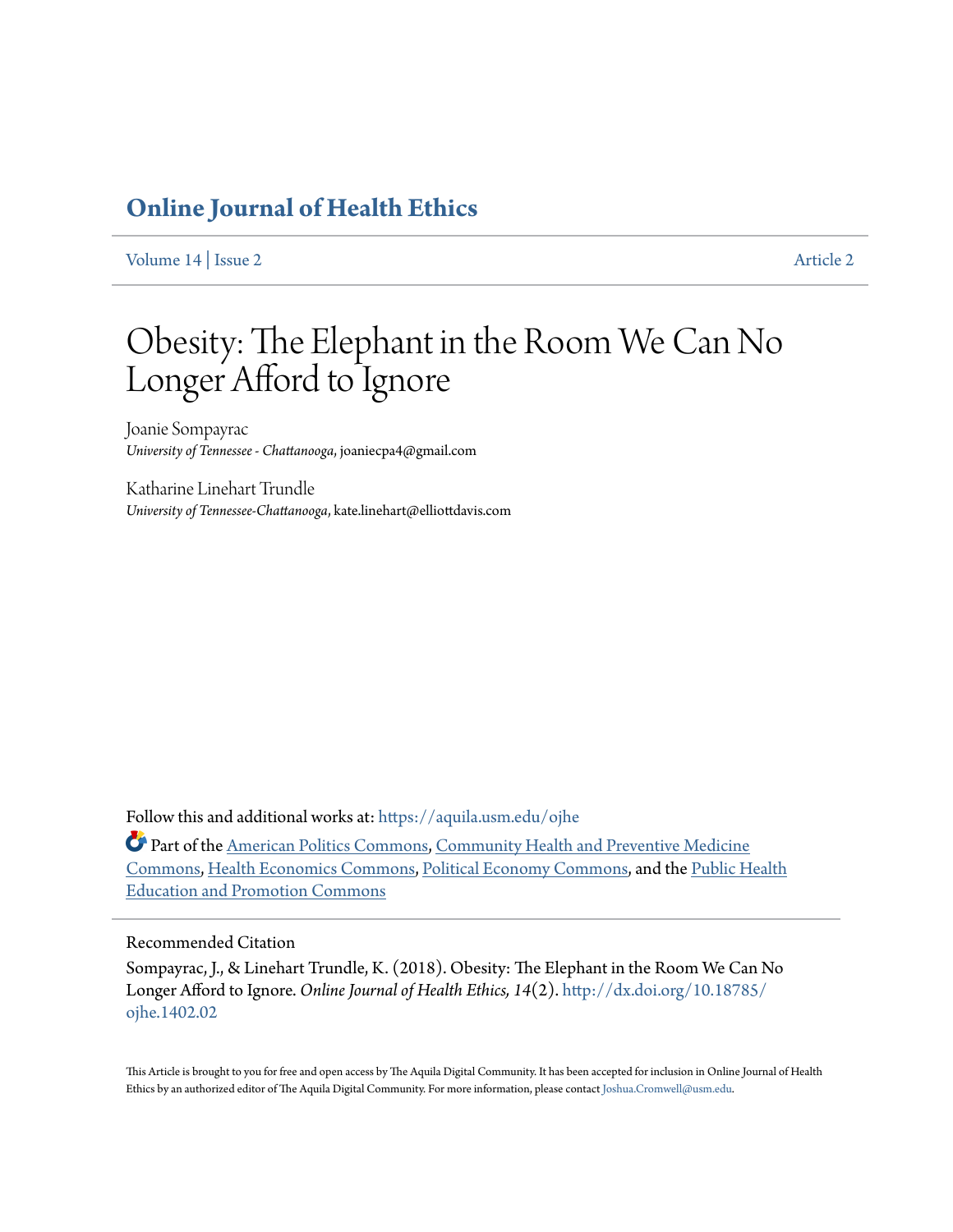## Obesity: The Elephant in the Room We Can No Longer Afford to Ignore

Joanie Sompayrac, J.D., M.Acc., C.P.A., C.G.M.A., & Katharine Linehart Trundle, CPA, University of Tennessee – Chattanooga

### ABSTRACT

Everyone pays the price for the obesity-related illnesses of our fellow citizens – through increased premiums on our group health insurance policies, through reduced productivity of our co-workers, through taxpayer support of hospitals that provide indigent care and through soaring Medicare costs, to name a few. The fact that our entire society often ends up paying many of the costs for the obesity-related illnesses of not only ourselves but also our family members, our friends, our co-workers and even strangers raises questions: Why doesn't insurance pay to help overweight and obese people to make lifestyle changes that could save us all millions or even billions of dollars? Will The Patient Protection and Affordable Care Act or the health care plans that the Trump Administration offers as an alternative provide options to help the two-thirds of Americans struggling with obesity? Should Americans be considering taxing people who are obese (with Body Mass Index in excess of 30) at a higher rate to incentivize them to live healthier or to penalize them for the choices they have made? This paper attempts to answer these questions.

Keywords: Obesity Tax, BMI Tax

#### **Introduction**

"Do you want fries with that?" is a question that has become all too common in modernday America. This question has become the unfortunate habit of Americans, who are taught and constantly bombarded with advertisements pushing the best "bang for your buck"; but is this really the right mentality to have when it comes to nutrition? Consider this: "the average size of a bagel more than doubled between 1983 and 2003, going from a three-inch diameter and containing 140 calories to a six-inch diameter with 350 calories." ("Portion Distortion," 2013). Over the past thirty (30) years, Americans have been entrenched by this "supersize" trend; therefore, it comes as no surprise that a combined two (2) out of every three (3) Americans are either overweight or obese, and 34.9% of Americans (or about million) are dangerously obese. ("Overweight and Obesity Statistics," 2017; "Adult Obesity Facts," 2018). The Trust for America's Health laments that:

> *The obesity epidemic is one of the country's most serious health problems. Adult obesity rates have doubled since 1980, from 15 to 30 percent, while childhood obesity rates have more than tripled. Rising obesity rates have significant health consequences, contributing to increased rates of more than 30 serious diseases. These conditions create a major strain on the health care system. More than one-quarter of health care costs are now related to obesity*. ("Obesity," 2018).

It is estimated that the annual health costs for obesity-related illnesses (which include, but are not limited to stroke, type 2 diabetes, cancer, hypertension, asthmas, osteoarthritis, heart disease, lung disease and depression) is just under \$200 billion. (Cawley & Meyerhoefer, 2012).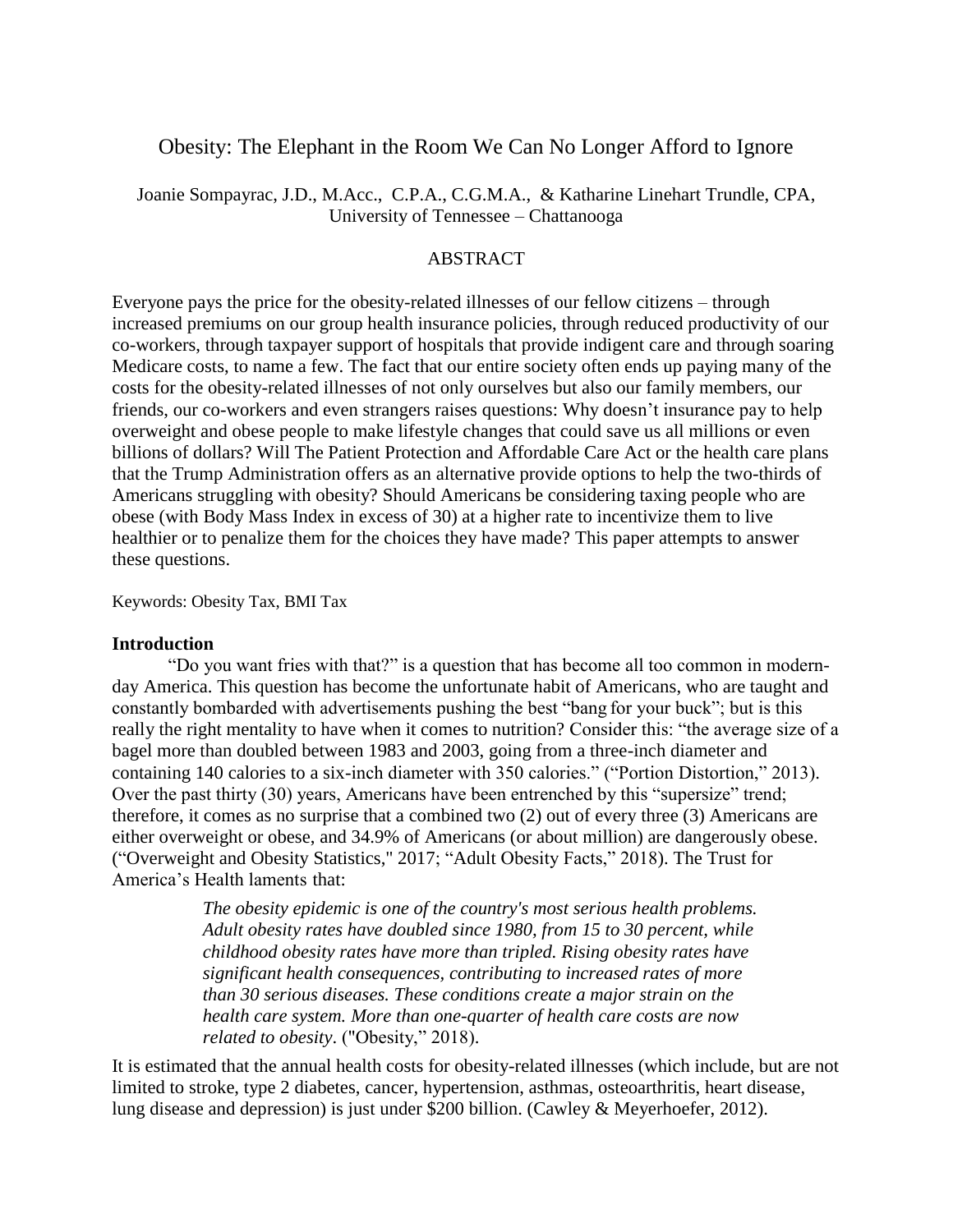In addition to the increased healthcare costs of being overweight and obese, there are economic costs because people who suffer from obesity-related illnesses are more likely to miss work, become disabled or lose their jobs as a result of their conditions. These circumstances are estimated to cost over \$4 billion dollars annually. (Cawley, 2007) Individually, the Centers for Disease Control and Prevention (CDC) notes that the medical costs for people who are obese are, on average, \$1,429 higher than the medical costs of people who are of normal weight. "Adult Obesity Facts," 2018)

The common measure by which to determine overweight and obesity ranges is a number called the "body mass index" (BMI). BMI directly correlates with the amount of body fat because it is calculated using height and weight. According to the CDC, "an adult who has a BMI between 25 and 29.9 is considered overweight," and "an adult who has a BMI of 30 or higher is considered obese." ("Defining Overweight and Obesity," 2016). Obesity raises the risk for numerous diseases including Coronary Heart Disease, High Blood Pressure, Stroke, Type 2 Diabetes, Cancer, Sleep Apnea, Gout, Gallstones, and more. ("Health Risks of Being Overweight," 2015). Many of the previously mentioned diseases have shown a dramatic increase over the past thirty (30) years in direct relation to the increase in obesity. The more overweight a person is, the greater the risk of developing any one or more of a large number of health problems including those listed above.

Aside from the "supersize" phenomenon, there are additional economic factors affecting this ever-growing trend. According to the United States Census Bureau, the median household income between the years 2012 and 2016 was \$55.322 (with 12.7% reporting income below poverty level). (U.S. Census Bureau, 2018). These income levels have not kept pace with the dramatic exponentially increasing cost of living, nor have they kept pace with the rising costs of many healthy eating alternatives (*e.g., whole foods, organic fruits and vegetables, fresh meats, etc.*). Consequently, many families who feel pressed for time and money often turn to "dollar value meals." The Food Research and Action Center (FRAC) refers to people in this situation as "food vulnerable." FRAC's research indicates that many lower income citizens are more likely to become obese because they have fewer opportunities for healthy physical activities, lack of access to healthy and affordable food, increased access to fast foot, high levels of stress and limited access to healthcare. ("Why Low-Income and Food-Insecure People are Vulnerable to Overweight and Obesity," 2018).

Clearly, while there may be short-term expenses that advance a culture of overeating, inactivity and weight-gain, there are long-term costs associated with obesity, and those costs are affecting every level of society – individuals, families, employers, cities, states, and even the federal government.

#### **The Patient Protection and Affordable Care Act**

The Patient Protection and Affordable Care Act (PPACA) was signed into law on March 23, 2010, for the purpose of providing Americans with more rights and protections and expanding access to affordable, quality healthcare to uninsured Americans. ("ObamaCare Facts: Affordable Care Act, Health Insurance Marketplace," 2018). The law has been described as the new face of healthcare in America with intentions to provide all Americans with access to quality healthcare via a reconstruction of the insurance industry. Additionally, the law aims to implement subtle and gradual changes in an effort to create more health-conscious lifestyles and mindsets. An example of a lifestyle-related change implemented by the PPACA is the requirement that restaurants with more than 20 locations have calorie counts listed for every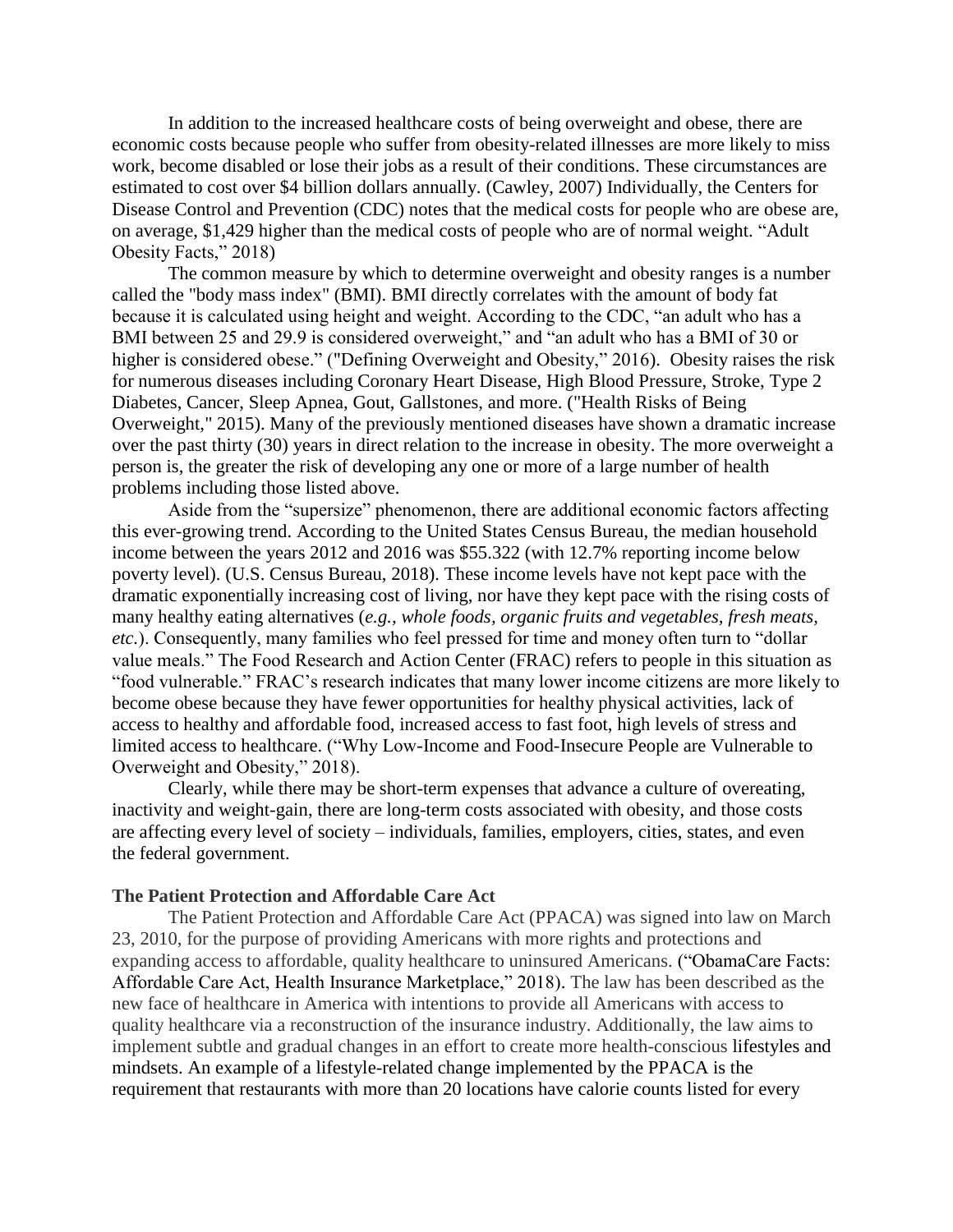menu item. ("The Affordable Care Act," 2018). While neutral and proficient in theory, the PPACA has already faced some unforeseen challenges, both to its constitutionality and its implementation. The future has much to prove in regards to its functionality and effectiveness, but to date, many would argue that performance has fallen short against expectations.

The PPACA originally mandated that that all Americans obtain healthcare coverage by 2014 via private providers, employer-based coverage or the newly implemented State Health Insurance Marketplaces. ("The Affordable Care Act," 2018).

Moreover, the PPACA includes protections against past industry practices including preexisting condition exclusions, unjustified premium increases, lifetime coverage limits, limitations on doctor selection, barriers to emergency services, and it extends the age an individual is eligible to be covered under his or her parents' insurance. Furthermore, the law has employed stricter reporting requirements and quality care standards including but not limited to improved case management programs, medication and care compliance initiatives, comprehensive hospital discharge programs and in an effort to reduce medical errors, patient safety activities. ("The Affordable Care Act," 2018).

In addition to employing a nationwide insurance and healthcare system, the PPACA implements new health-geared mandates in an attempt to create a healthier America. Healthy Measures, a new health-contingent incentive/penalty mandate, reduces employee insurance premiums if they are, and stay, within certain limits on four medical risk factors: smoking, obesity, blood pressure and cholesterol. ("Employer Wellness Incentives Questionable Origin," 2013). The obesity aspect of Healthy Measures works as follows: if an employee who fails the obesity test at the beginning of the year loses 10% of his or her body weight by the end of the year, he or she may receive a retroactive payment; however, if the BMI remains over thirty (30) at the beginning of the following year, the payment is withheld until the employee reaches the permanent goal of under thirty (30). Rebates are also awarded to those who achieve the goals pertaining to the four factors - \$800 for individual employees or \$1,600 for families. (The Affordable Care Act, 2018)

A newly implemented protection provided under the PPACA, potentially the most effective protection in the face of the American obesity crisis, is the coverage of preventative care. The PPACA is the first governmental attempt to address the lack of preventative services. Under the Act, new insurance providers are required to cover weight-loss and healthful lifestyle counseling based upon patient BMI screening results; the coverage of weight-loss plans varies from provider to provider. As of 2014, an astounding 88% of health plans do not cover weightloss plans. ("Top 10 Healthcare Services Excluded Under Obamacare," 2014). This is set to change in 2018, when all insurance plans including those which were "grandfathered" in under the Act, will be required to provide preventative coverage free of charge. ("Health Care Reform Timeline," 2018).

The PPACA is among the first Federal government efforts in the fight against obesity. It is America's first step toward the examination of the root of the cause of such extravagant healthcare spending that has so harmfully plagued the United States.

Consider this: "At the current rates of increase, obesity related healthcare costs are expected to exceed \$300 billion by 2018 – more than double the \$147 billion reported in 2008." (Chou and Kane, 2012). In an effort to address this exorbitant spending rate, the PPACA has introduced the Prevention and Public Health Fund, a state grant program. The purpose of this fund is to promote wellness and to protect against the growing number of public health threats in conjunction with states and communities. Included in the primary public health concerns to be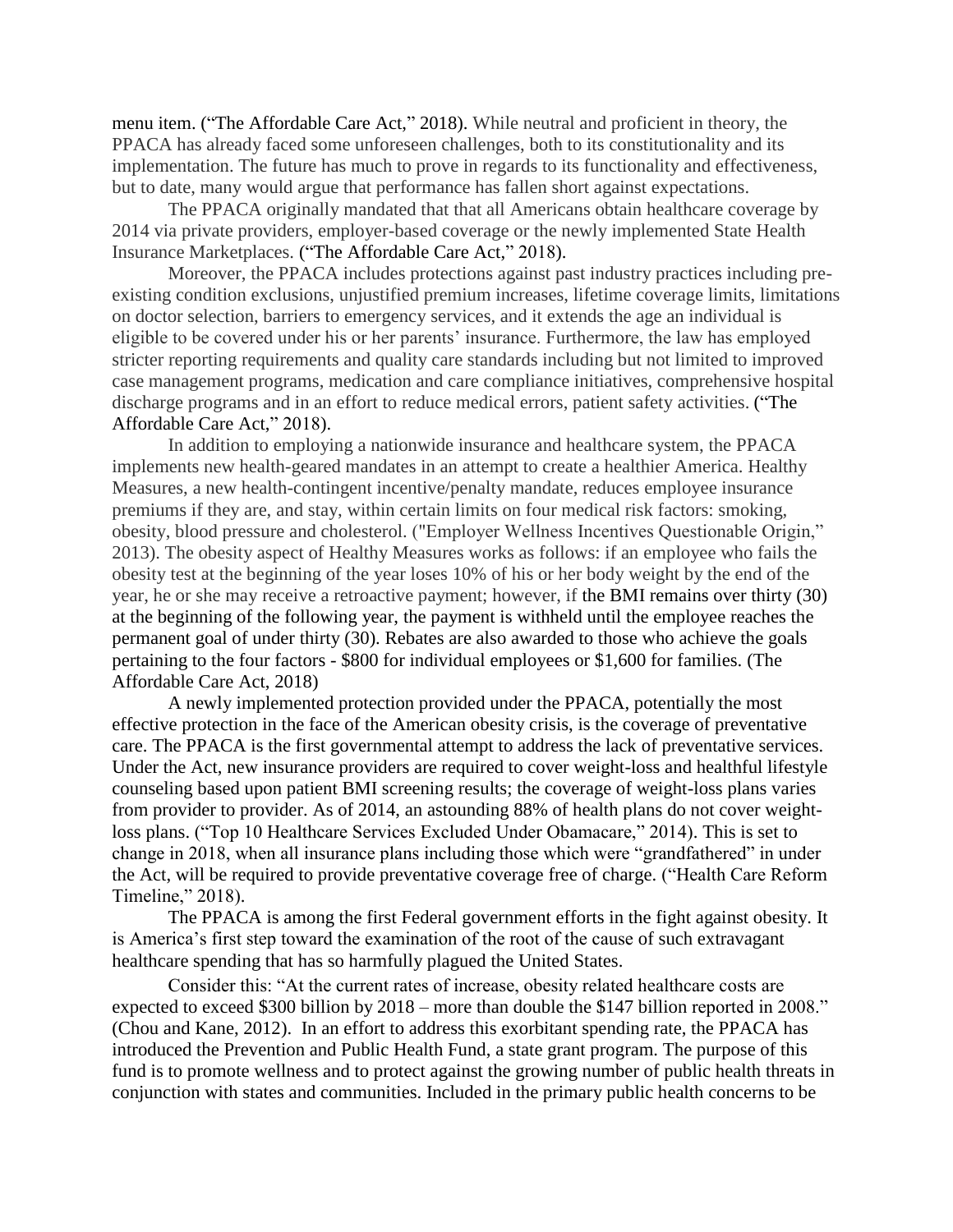addressed by the Prevention and Public Health Fund is obesity. Preventative Fund Grants support activities to improve nutrition and increase physical activity level. The goal of these grants is not only to decrease obesity but to decrease the associated conditions and healthcare costs as well. ("The Affordable Care Act's Prevention and Public Health Fund in Your State: Tennessee," 2012). While the PPACA is by no means a comprehensive approach to addressing what has become an obesity epidemic, it is the largest government effort to address obesity to date.

As the PPACA directs federal funding in an initial step toward making a healthier America, how will we know the effectiveness of the above described practices? The Act addresses this question through Section 2717(d) which states:

*Not later than 180 days after the date on which regulations are promulgated under subsection (c), the Government Accountability Office shall review such regulations and conduct a study and submit to the Committee on Health Education, Labor, and Pensions of the Senate and the Committee on Energy and Commerce of the House of Representatives a report regarding the impact the activities under this section have had on the quality and cost of health care*. (PPACA, 2010).

While this requirement will reveal the immediate effects brought about by the PPACA, the long-term effects are those which will bring about truly noticeable and effective changes in government healthcare spending.

#### **Costs of Obesity**

Epidemics have historically been costly to those countries which have fallen victim to them. Obesity is no exception, and the inability to reduce the staggering numbers thus far is sure to be accompanied by detrimental economic consequences. The problem in combatting these present and future costs thus far has not been an inability to identify the source, which sufficient evidence reveals is obesity, but the lack of action taken against the source and a sole focus on the costly effects. Arguably, there are some experts who assert that preventing obesity means people will live longer, and that will increase healthcare costs over the longterm. The numbers, however, tell a different story. Most experts who see the numbers that have been presented above, as well as other numbers which will be discussed later in this paper, agree that the costs of obesity increase exponentially during even a shortened life span of the increasing number of obese Americans. Consequently, we must address costs with the ultimate goal of prevention in mind.

Beyond the human cost of obesity, which is approximately 112,000 deaths per year, both the direct and indirect costs are substantial. In regards to direct costs, otherwise known as those which result from health services, laboratory tests and drug therapy, the United States encountered \$152 billion in direct medical costs associated with obesity in 2009. (Hoffman, 2013). This is approximately 10% of annual medical spending. ("Facts: Obesity and Cardiovascular Disease," 2013; *see also,* Finkelstein, Trogdon, Cohen, et al. 2009). Furthermore, the estimated annual medical spending attributed to obesity-related illnesses in the United States is \$190.2 billion or nearly 21% of annual medical spending. (Cawley & Meyerhoefer, 2012) According to the George Washington University School of Public Health and Health Services, it is estimated that obesity accounts for 8.5 percent and 11.8 percent of Medicare and Medicaid expenditures, respectively. ("Fast Facts: The Cost of Obesity," 2010). As if these rates of spending were not exorbitant enough, it is predicted that obesity related healthcare costs could exceed \$300 billion by 2018 if they continue at the current rates of increase. (Chou & Kane,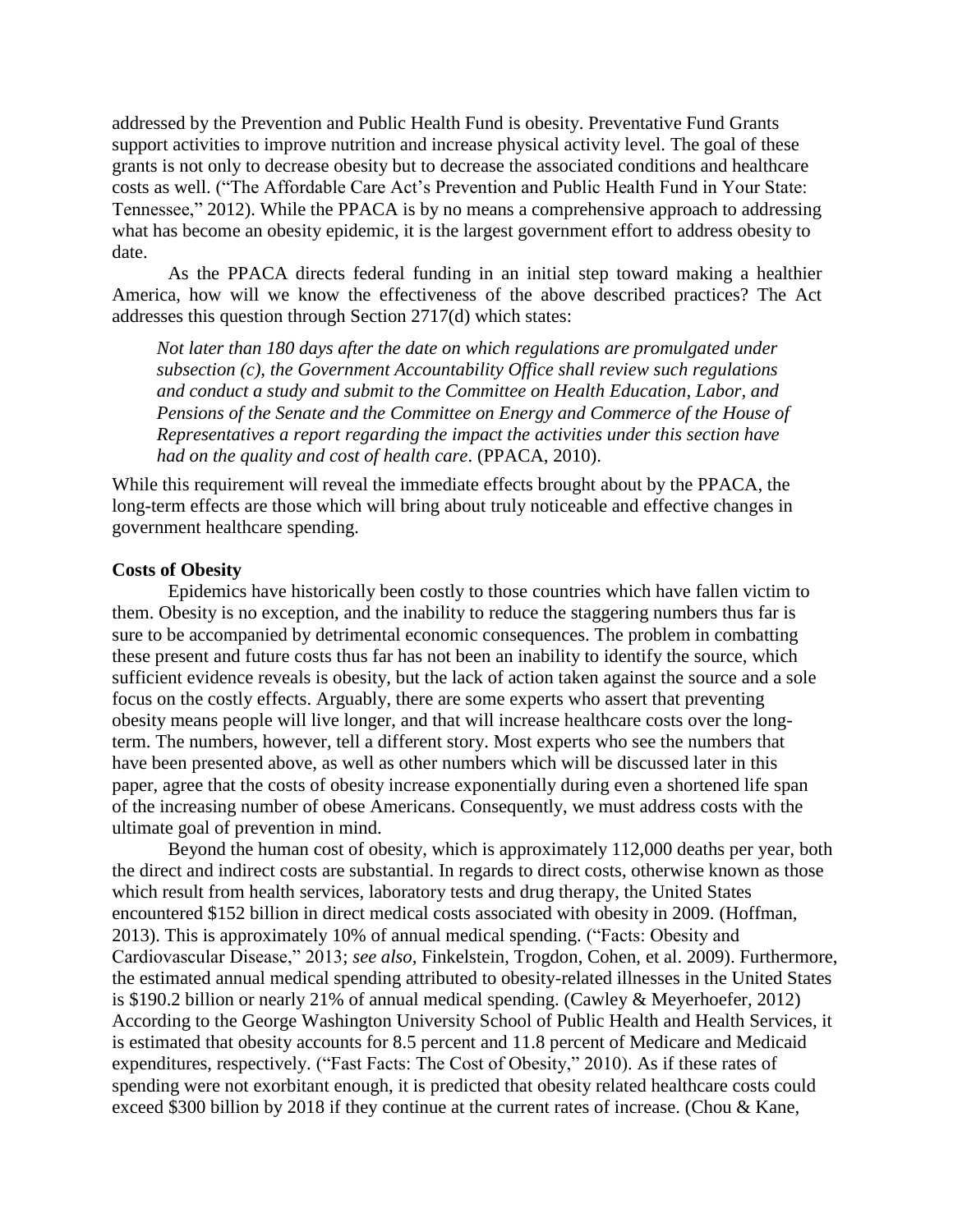2012). Obesity is taking a toll in indirect areas such as value of lost work, insurance and lost wages, as well. In regards to value of lost work, the average cost of obesity-related loss of productivity is \$30 billion. Obesity-related absenteeism costs employers \$6.4 billion per year in lost work value, insurance premiums and compensations and lower wages. ("10 Flabbergasting Costs of America's Obesity Epidemic," 2013).

The evidence as to the costliness of obesity is strong and unmistakable, so then why do we continue to allow it to impede upon our medical spending? Prior to the passing of the Affordable Care Act, very few insurance plans offered coverage for obesity treatment. An overweight individual would see the doctor for a wellness visit and might be told that remaining at his or her current weight would soon cause additional health problems ranging from diabetes, stroke or any of those mentioned as caused by obesity above. If the individual were to request medically-assisted weight-loss treatment, under most health insurance plans, he or she would be denied coverage and left to pay these costs out of his or her own pocket. However, if the individual did not heed the advice of the doctor to lose weight and had a stroke as a result, insurance would undoubtedly cover the costs associated with the stroke. This process is counterintuitive and further proves the lack of preventative action being taken by insurance companies.

According to the U.S. Department of Health and Human Services (HHS), the leading reason behind the lack of utilization of preventative services prior to the passing of the PPACA was the high cost. Preventative services were used at half the recommended rate due to the common practice of cost sharing via co-payments, co- insurance and deductibles. ("Affordable Care Act Rules on Expanding Access to Preventive Services for Women," 2017). Prior to the passing of the PPACA, common practices of cost sharing in the United States included cost sharing for private coverage with, "exemptions or limits in the form of out-of-pocket spending maximums," cost sharing with income related exemptions and limits for those on Medicare and state required cost sharing under certain circumstances for those low-income individuals on Medicaid. (Medicaid.gov, 2018) These cost sharing policies have been eliminated with the passing of the PPACA. According to the HHS, "the Affordable Care Act requires most health plans to cover recommended preventive services without cost sharing." ("Affordable Care Act Rules on Expanding Access to Preventive Services for Women," 2017).

If the number of Americans suffering and dying from obesity and obesity-related conditions is not alarming enough for a call to action, then the astronomical rate at which the costs of medical spending related to obesity should be. The PPACA is not the first to recognize this need for change. The American Heart Association, the American College of Cardiology and the Obesity Society have addressed the issue by calling on doctors to calculate a patient's body mass index (BMI) each year, and recommend surgery for those who face the most serious health problems. ("Bariatric Surgery: Obese Battle Insurance Hurdles," 2014). The cost of performing such surgeries and other preventative measures is where further challenges lie.

#### **What Role Should Insurance Play in Preventing or Reducing Obesity?**

In examining the insurance debate, we must first define and determine its purpose. According to HealthCare.gov, health insurance is, "a contract that requires your health insurer to pay some or all of your healthcare costs in exchange for a premium." ("Health Insurance," 2014) Prior to the passing of the PPACA, the purpose of health insurance was solely to protect oneself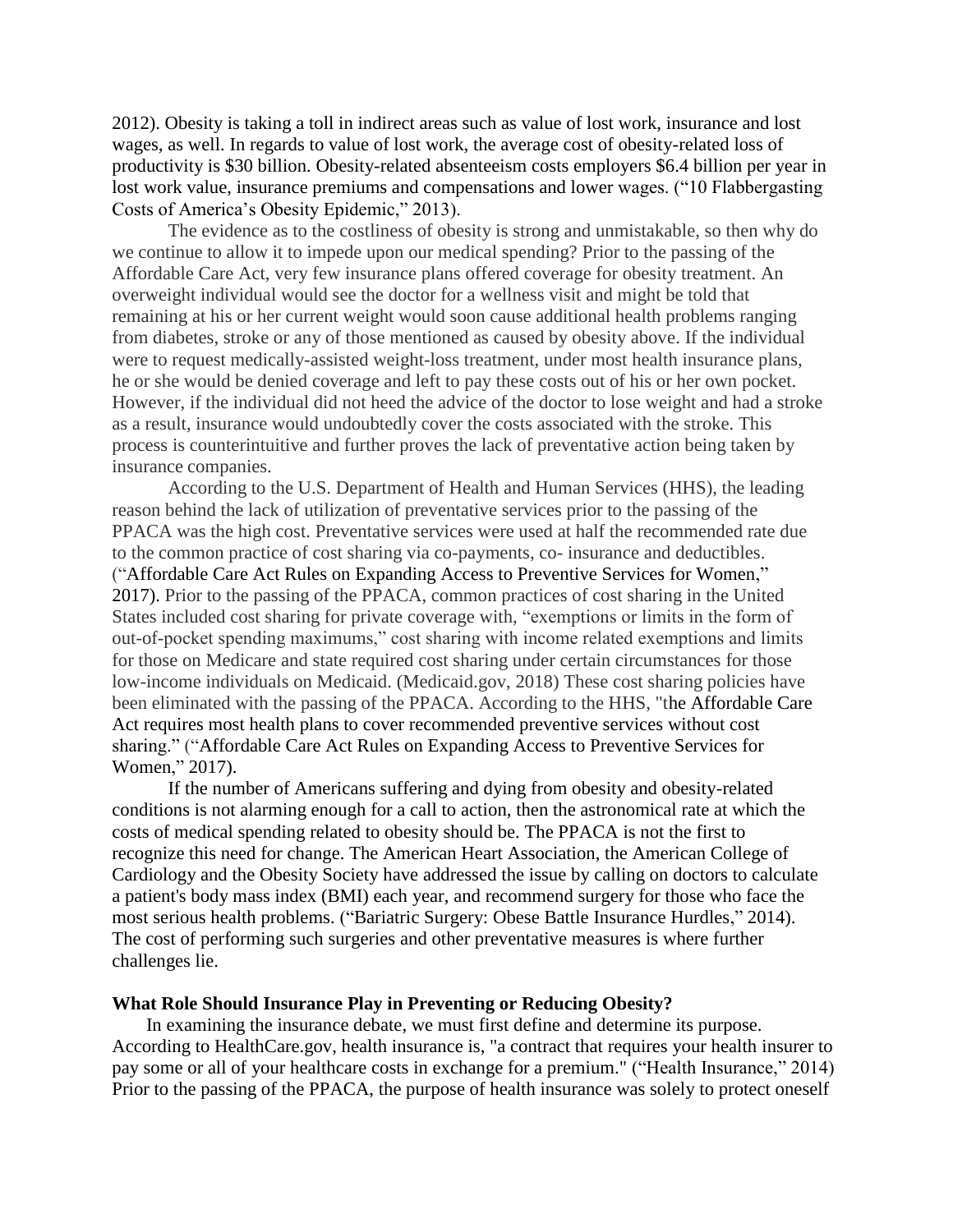from high or unexpected healthcare expenses and maintain access to care. Health insurance plans work by pooling financial resources to pay the medical costs of group members who require health care services. Once the insured reaches the required level of payments including premiums, deductibles and co-pays, insurance will begin to pay a portion of medical claims. (Chew, 2013) The cost of insurance coverage is determined by estimating overall risk of healthcare expenses and determining the amount of money to be kept on reserve for the benefits stated in the insurance agreement. ("Health Care Insurance," 2018).

As mentioned above, the original purpose of health insurance upon which the health insurance industry was built excluded preventative services. Insurance was literally structured to diagnose existing problems. The primary function of insurance was only to react and distribute payment in relation to existing issues. (Umbehr, 2014) This, coupled with the only recent classification of obesity as a disease despite the overwhelming evidence of medical issues caused by obesity leading up to this official classification, could explain why there has been such a dramatic delay by the insurance industry in addressing the conditions caused as a result of obesity.

The PPACA has expanded the definition of health insurance to include access to preventative care, but will this mandate be truly effective without a reconstruction of the insurance industry from its foundation? A simple expansion of services in writing is the easy part; effectively putting into action these services within a program whose foundation is much narrower than the scope of services to be provided will be the true challenge for the PPACA.

As in any debate, both sides of the equation must be examined, the other side of the money-saving obesity treatment equation being the cost of treatment. The high cost of preventative care has been the primary dilemma faced by insurance companies in the fight against obesity during the past decade. While many argue that treating obesity before it leads to even more costly conditions could save the U.S. economy millions of dollars, it is often overlooked that implementing such treatment is costly in and of itself.

While it is difficult to estimate the cost of preventative care due to the number of assumptions which must be made, USA TODAY estimates the following costs of preventative care:

- *One trip to the doctor per year by an obese American would cost \$60;*
- *A year-long basic nutrition/behavior modification treatment program at an estimated cost of \$450 per person;*
- *Prescription diet medication for a total of one year would cost \$960 per person (at a cost of \$80 per month);*
- *A gastric bypass surgery would cost about \$23,000 per surgery.* ("Weight Loss Surgery Insurance Coverage and Costs," 2018).

Although these rates do not sound like large amounts in the overall scheme of the medical industry, multiplying these individual costs by the 78.6 million Americans who are considered dangerously obese results in a staggeringly high cost of treatment. ("Overweight and Obesity Statistics," 2017; "Adult Obesity Facts," 2018). At this rate, doctors' visits would cost over \$4.7 billion, nutrition/behavior modification treatment programs would cost over \$35.3 billion, prescription diet medication would cost over \$75.4 billion and gastric bypass would cost over \$1.8 trillion. Obviously not every obese person would require each one of these treatments, but these numbers do provide a glimpse into the considerations of the insurance industry in providing preventative treatments.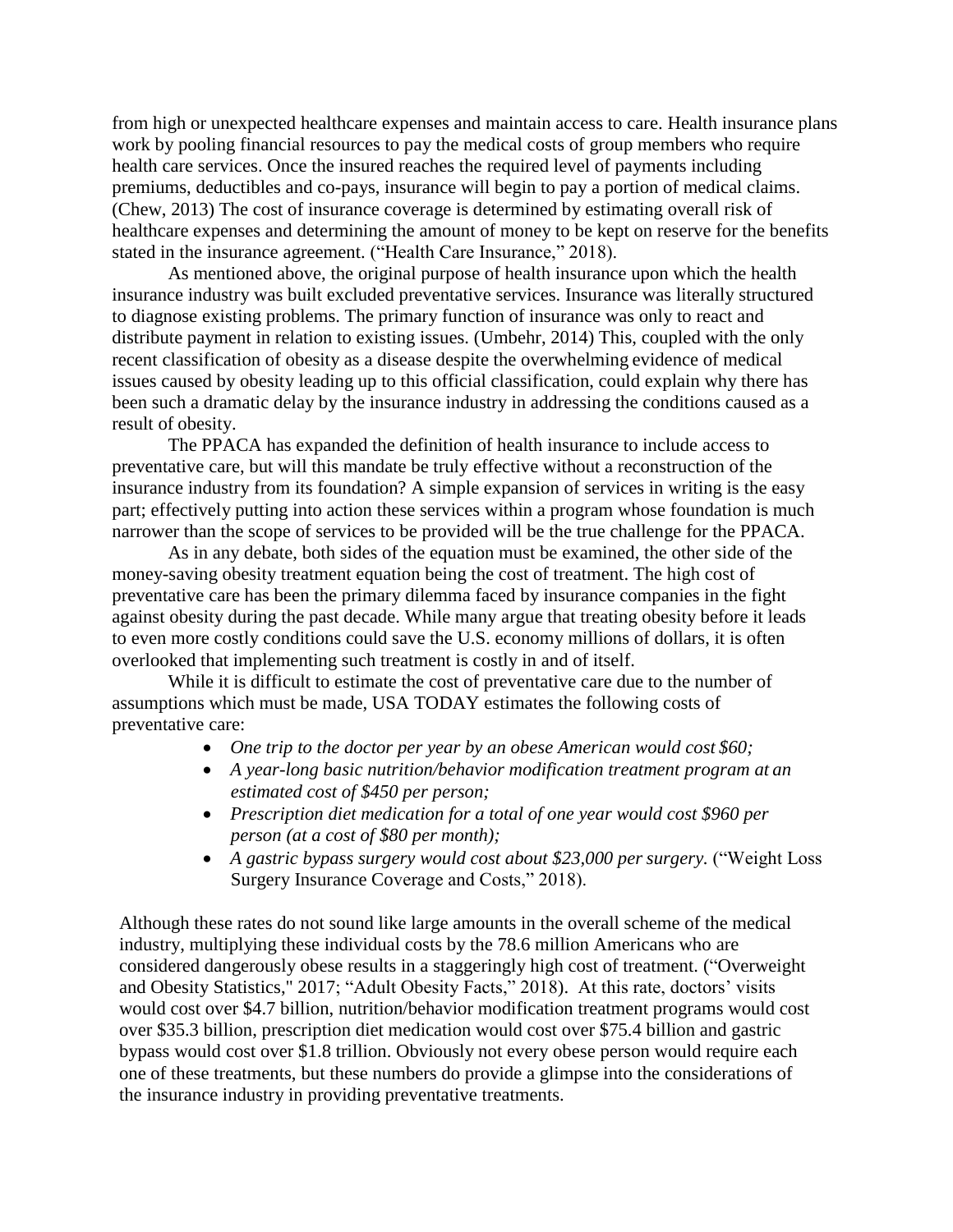Weight-loss surgery, $<sup>1</sup>$  the most costly but arguably most effective of the</sup> preventative care measures, has posed one of the largest challenges to insurance companies in determining whether or not to provide coverage, and if so, how much coverage. Despite the staggering growth rate of obesity in the last decade, the 160,000 weight-loss surgeries performed in the United States last year has remained extremely consistent since 2004. While there are a number of contributing factors to this statistic, insurance barriers are by far the leading obstacle. According to *Modern Healthcare*, nearly two thirds of employersponsored health plans do not cover weight-loss surgery. The average bariatric surgery may cost between \$15,000 and \$25,000; therefore, it is considered a last resort by those plans which do offer surgery coverage.

It has been determined that the expense of coverage in combination with the legislative precedent of treating only existing problems is the primary hindrance of the insurance industry to cover obesity treatment. But the question of how much providing such treatment would save in future expenses begs to be asked. According to *Modern Healthcare*, the benefits of bariatric surgery are well worth the initial investment as expenses are recovered within a maximum of ten years:

> *The latest long-term studies show that the typical patient loses about 30% of their excess weight with the bypass procedure and 17% with the band after three years. That compares with weight loss of just 2 to 8% with diet and lifestyle changes. Researchers estimate the initial costs of surgery are recouped within 2 to 9 years, as patients cut down on prescriptions, trips to the doctor and emergency hospital care.* ("Bariatric Surgery: Obese Battle Insurance Hurdles," 2014).

As described above, there are some contradictory challenges faced by the insurance industry in the fight against obesity. While it is clear that preventative services are arguably the most effective step to combating obesity, the immediate costs of doling out such preventative services at the high rates which they are likely to be consumed is concerning and even impossible for some insurance companies. This long-time challenge presented an opportunity for the PPACA to overcome through the providing of preventative services at an affordable rate or under a system possible to uphold by insurance companies; however, it is being argued that the PPACA has set forth a lackluster attempt to create such a system. It is already evident that many of the same challenges seen in the private market have carried over to the new, staterun insurance exchanges implemented by the PPACA. ("Bariatric Surgery: Obese Battle Insurance Hurdles," 2014). For example: many of the state-run exchanges are already opting in and out of certain preventative care measures based on cost. With the choice left to the states, what is to stop all state exchanges from opting out? We could very well end up right where we started, with an extremely limited number of plans offering an extremely limited number of preventative services.

#### **Will PPACA Offer Options to Help Americans Struggling with Obesity?**

l

As mentioned earlier, the PPACA has put the first steps in the fight against obesity into writing. One of the primary categories of essential health benefits claimed by the plan as

<sup>1</sup> Weight-loss surgery is a general term that includes a variety of bariatric surgeries including adjustable gastric bands, sleeve gastrectomy, vertical banded gastroplasty, gastric plication, and the gastric balloon.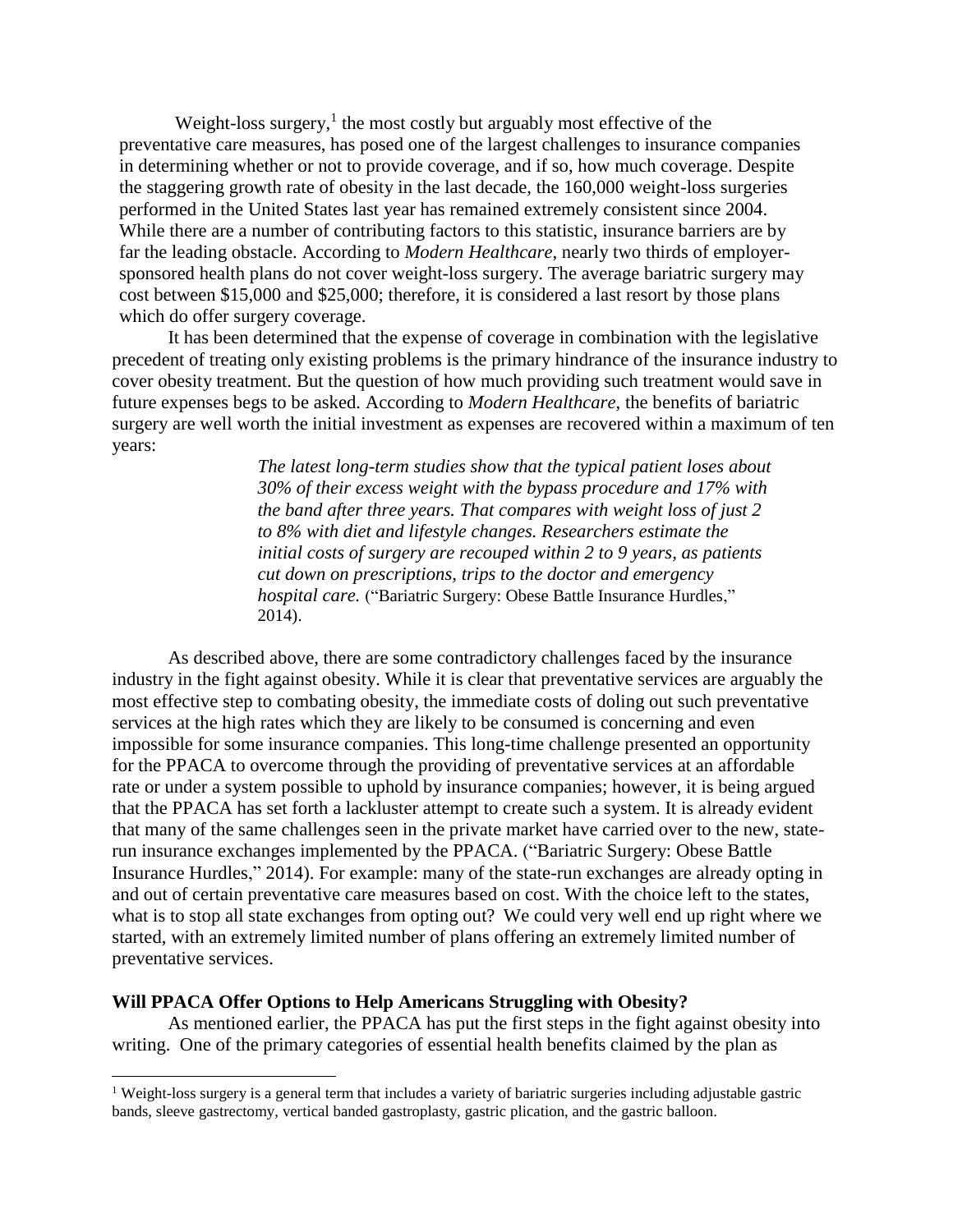covered is preventative and wellness services and chronic disease management. Prior to the passing of the PPACA, health insurance providers offered little to no preventative care or obesity incentive programs. These severely underserved and, in some cases, ignored areas serve as the benchmark upon which the PPACA preventative care measures rely. The bulk of these measures, including weight-loss therapy, pharmaceutical drug assistance and in some cases bariatric surgery coverage, have already been put into effect. Despite taking the initial step in recognizing and combatting the detrimental effects of obesity on our healthcare system, economic system and society in general, there are many reservations and arguments against both the effectiveness and the legality of the Act. Many argue that the PPACA was a missed opportunity in combatting the nationwide obesity epidemic. While it is widely accepted that the Act is making an effort to promote health, the execution of its attempts, as well as some of the attempts themselves, are being questioned.

According to the HHS, the options available under PPACA to individuals struggling with obesity have already gone into effect. The first of these age-dependent, plan-dependent services offered under the PPACA, which consist of weight-loss and healthful nutrition counseling as well as blood pressure, diabetes and cholesterol testing, were implemented in 2010. ("Preventative Care," 2017). Preventative services provided under Medicare differ from those provided by independent providers. Beginning in 2011, Medicare began offering obesity screening and counseling, nutrition therapy services and in some cases in which certain conditions are met, select bariatric surgical procedures including gastric bypass surgery and laparoscopic banding surgery. ("Obesity Screening and Counseling, 2018).

Bariatric surgery is one of the most effective ways of combatting existing obesity as the effects are immediate. There was hope that bariatric surgery would be covered to a greater extent under the state marketplace exchanges, but the economic toll – an average of \$42,000 per procedure – proved too high. In fact, an astounding 28 states have chosen benchmark plans that cover neither bariatric surgery nor intensive weight loss programs, due to the high expense. (Gallagher, 2012). The limited coverage is a direct result of the many first-time insurance holders purchasing insurance via state exchanges. According to Therese Hanna, Executive Director of the Center for Mississippi Health Policy, "the discussions around what should be covered under the exchange within the state…had to do with balancing cost versus the coverage." (Varney, 2013). With all of the information that we possess clearly pointing to obesity as the gateway to a vast number of other costly conditions and diseases, is this truly the area in which services should be sacrificed?

Stemming from the issue of limited state coverage is the inability to fairly impose employer incentive programs. A related employer wellness program regulation proposed that overweight or obese employees could be penalized up to 1/3 the cost of their health insurance plan if they failed to meet employer-determined standards relating to BMI or weight; however, the likelihood of the employer health care program or exchange not covering treatments needed to obtain such goals is extremely high. This is not the case for those diagnosed with high blood pressure, high cholesterol or type 2 diabetes, all proven to develop as a result of being overweight or obese, for which treatments are covered without question the majority of the time. (Downey and Still, 2013).

The PPACA offerings have the potential to be effective in combatting obesity, but in the past two years since their implementation, have the newly offered preventative services truly imposed change? Since 2010 when the Act was signed into law and the first legislation was implemented, we have seen no considerable change in the rate of obesity in America.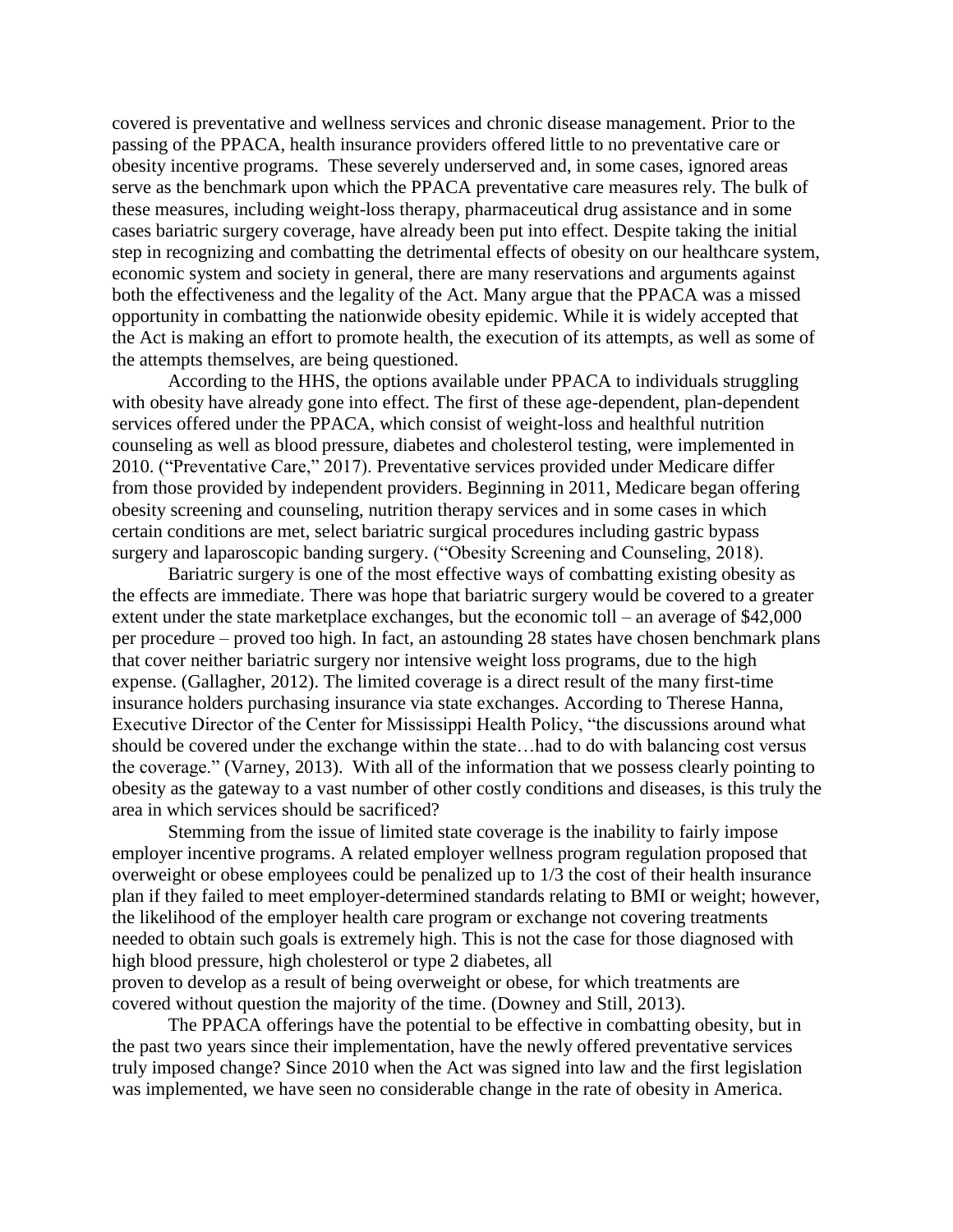According to the CDC, the rate of obesity has decreased from 35.7% in 2009/2010 to 34.9% in 2011/2012 while the age-adjusted percentage of overweight and obese Americans has decreased from 68.8 in 2009/2010 to 68.6 in 2011/2012. ("Health, United States," 2013) While even the slightest rate of reduction after the implementation of the PPACA's preventative care measures may appear to be the start of a downward trend, these reductions of less than one percent are considered insignificant.

Discrimination based upon weight is an additional issue that challengers of the PPACA have brought to light. The language of the PPACA, specifically Section 156.125, addresses provider discrimination by stating:

> *An issuer does not provide equal health benefits if its benefit design, or the implementation of its benefit design, discriminations based on an individual's age, expected length of life, present or predicted disability, degree of medical dependency, quality of life, or other health conditions.*

Despite the clarity of the language, there is still doubt that inherent prejudice and stigma directed at persons with obesity will be eliminated. Exclusion of preventative obesity treatment prior to the passing of the PPACA was due precisely to the above listed discriminations. Challengers of the law argue that the law failed in the sense that the ability of state marketplaces to exclude intensive weight-loss counseling, pharmaceutical treatment options and bariatric surgery, are in fact, discriminations against those with obesity.

Despite claims that PPACA is the face of change for obesity in America, the many obscured limitations on preventative obesity care as well as inherent discrimination still to be faced by obese persons prove that the Act may not be as innovative as it seems on its face. In any form, healthcare reform will be forced to address obesity, but the extent to which the PPACA addresses obesity has been exclusive in nature thus far. The exclusion of certain evidence-based care measures combined with the focus on conditions caused by obesity provides for an ineffective fight against obesity in America. The true measure of improvement will be evident in a reduction of healthcare costs related to those diseases and conditions caused by obesity, a reduction which we have yet to see.

## **With Obesity Driving up Costs, Should Taxpayers with Excess BMI Pay Higher Taxes?**

According to [www.medicare.gov, M](http://www.medicare.gov/)edicare is:

*Medicare is health insurance for: People 65 or older, people under 65 with certain disabilities, and people of any age with End-Stage Renal Disease (ESRD) (permanent kidney failure requiring dialysis or a kidney transplant)*

#### *The different parts of Medicare include:*

*Part A (Hospital Insurance) helps cover: Inpatient care in hospitals, skilled nursing facility care, hospice care, and home health care. Normally, you don't pay a monthly premium for Part A coverage if you or your spouse paid Medicare taxes while working. This is sometimes called premium-free Part A. If you aren't eligible for premium-free Part A, you may be able to buy Part A, and pay a premium. Part B (Medical Insurance) helps cover: Services from doctors and other health care providers, outpatient care, home health care, durable medical equipment, and some preventive services. Most people pay the standard monthly Part B premium.*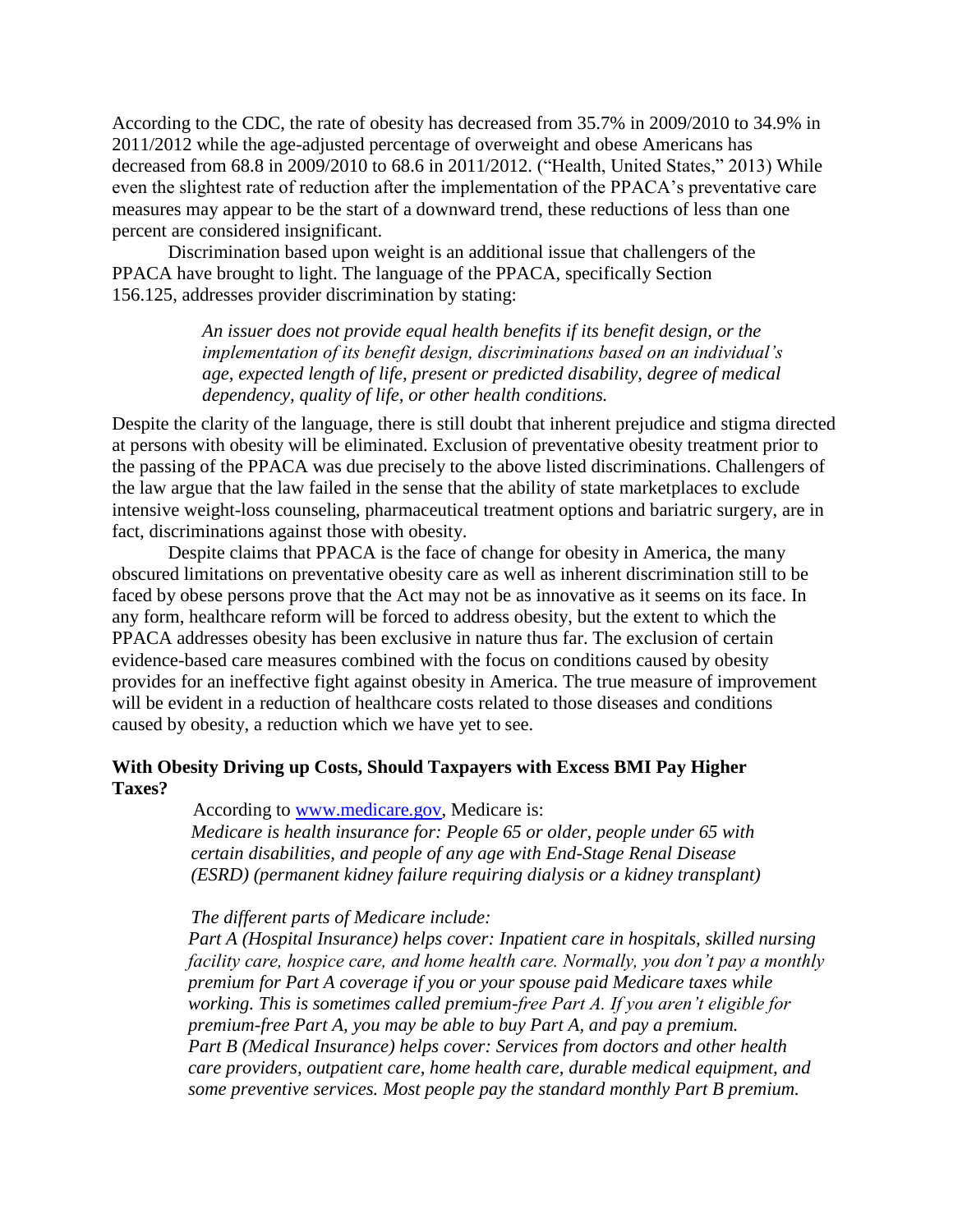Before getting into the specifics of obesity as it relates to Medicare spending, it is important to explain why examining Medicare spending in relation to the obesity epidemic is so critical. Medicare, like Social Security, was created to be a pay-as-you-go program, and Baby Boomers (people born between 1946 and 1964) have begun collecting the benefits of Medicare as they reduce or stop paying Medicare taxes. Add to this situation the fact that a baby born in 2011 has a life expectancy of 78.7 years.

Compare this to the year when Medicare was established (1965) when the average life expectancy was 66.8 years. ("Deaths and Mortality," 2017) Consequently, we have an increasing number of Medicare beneficiaries, they are living longer and as they retire, they are paying fewer dollars in Medicare taxes. Another potential complication for increasing Medicare costs that we cannot we predict is how much Medicare costs will increase if scientists discover a cure for Alzheimer's disease, certain cancers, diabetes or other illnesses that shorten lives. All of this is happening while the United States faces a federal debt crisis that is escalating at a frightening rate, putting our economy and our national security at risk.

On June 13, 2013, the American Medical Association classified obesity as a disease. ("A.M.A. Recognizes Obesity as a Disease," 2013). With this in mind, several members of Congress subsequently proposed "The Treat and Reduce Obesity Act of 2013." This bill, which has yet to leave committee, would provide:

> *Medicare beneficiaries and their healthcare providers with meaningful tools to reduce obesity by improving access to weight-loss counseling and new prescription medications for chronic weight management. The bill [would also require] the Health and Human Services Department to develop and implement a comprehensive new research and outreach plan to combat the obesity epidemic.* ("Treat and Reduce Obesity Act," 2013).

According to the National Institutes of Health, the rate of American seniors who are obese is continuing to grow, and the cost of healthcare for this group is outpacing the resources to care for them. Consequently, Medicare costs are about \$50 billion higher than they might be for more fit beneficiaries because this increased rate of obesity has resulted in accelerated rates of high blood pressure, high cholesterol, heart disease, arthritis and diabetes – all preventable illnesses that might not be present except for the high rates of obesity. (Batsis & Bynum, 2016; "Budget and Economic Outlook: 2014-2024," 2014). A recent Urban Institute study attempted estimate how much the average worker pays in Medicare taxes over a lifetime, and then what that same average worker collects in Medicare benefits. The study indicated that the average single male worker tends to pay \$91,000 in Medicare taxes while collecting \$297,000 in lifetime Medicare benefits. The average female worker tends to pay \$91,000 in Medicare taxes while collecting \$341,000 in lifetime Medicare benefits. (Steuerle & Quackenbush, 2013). The authors of the study do not specifically address how or if obesity factors into their statistics at, but the numbers prompt a question: If Americans are reaping more than three times the dollars in benefits than we are paying into Medicare, should we be paying more Medicare taxes? More specifically, if the increased benefit payouts are directly linked to increased costs for obesityrelated illnesses, should people with BMI's greater than 30 at the beginning of each calendar year be charged a higher Medicare tax? According to the Mayo Clinic, while there may be genetic links to obesity, most cases of obesity are actually related to lifestyle, habit, environment, or other factors that can be controlled. Consequently, the argument that a BMI tax that increases the Medicare tax on people with BMI over 30 is somehow unjustly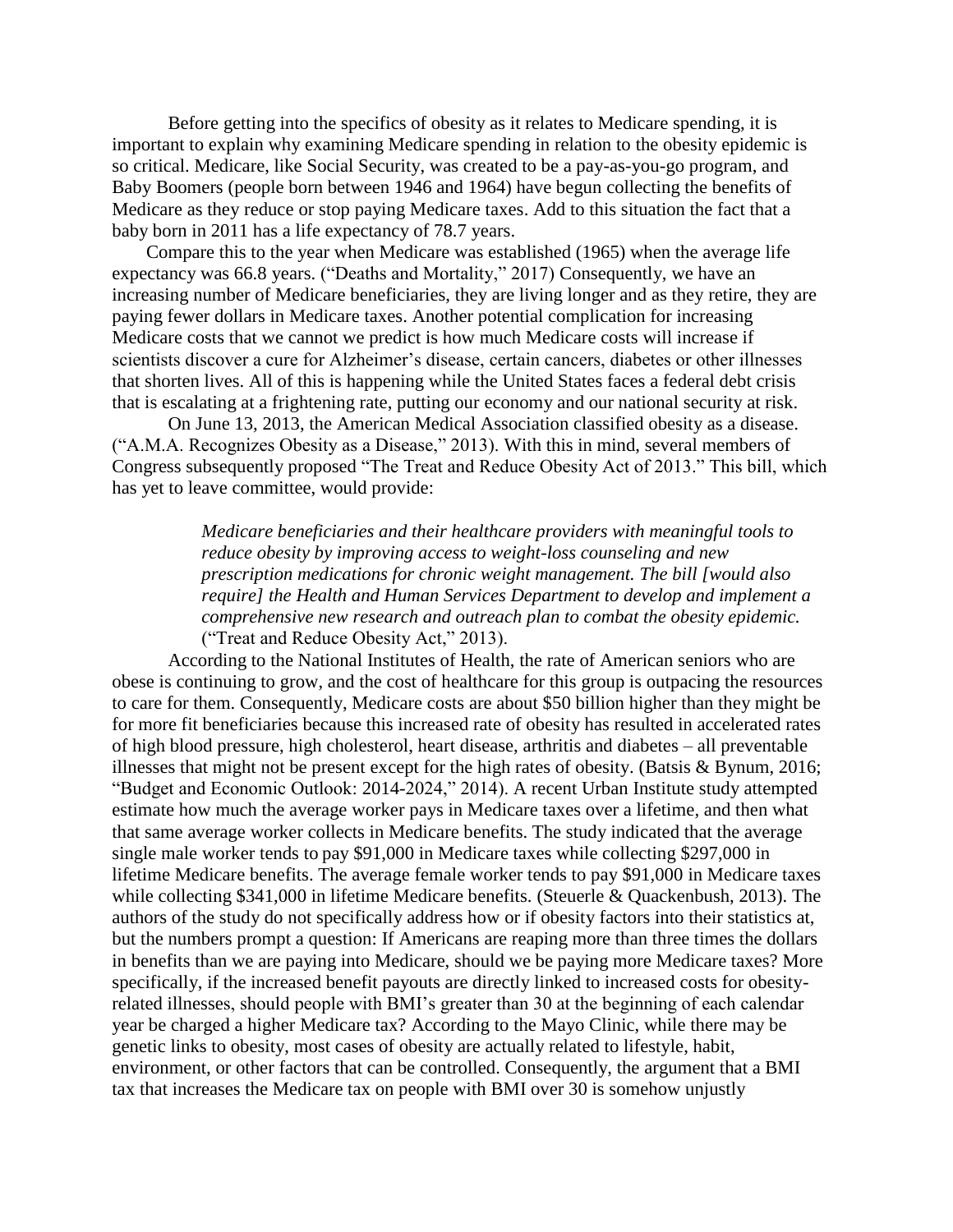discriminatory does not hold weight (pardon the pun) because obesity is not a characteristic that people cannot change about themselves. Further, if the government is subsidizing a taxpayer's health costs, and the taxpayer engages in behaviors that increase those costs (being obese, smoking, high-risk activities, etc.), then the taxpayer should have to help pay those increased costs.

Alternatively, if other taxpayers stay healthy and reduce costs, why should they be responsible for the costs generated by fellow taxpayers who have chosen to be reckless with their health? Moreover, an increased Medicare tax might provide an incentive for some taxpayers with a high BMI to lose weight. One study has shown that a 4.2% weight loss among overweight and obese adults who are between ages 60 and 64 who are either pre-diabetic or at risk for heart disease could yield Medicare savings of between \$3.8 billion and \$4.7 billion over ten years. (Thorpe and Yang, 2011)

As if anticipating this question, some companies, such as Safeway, Inc., have recognized the need to be proactive in combating the unbalanced and unfair tax and/or insurance costs to their employees. Safeway, Inc. implemented its plan to combat the unfair balance of healthcare costs ahead of the curve in 2009. Safeway's plan uses two specific components of market data as its basis: firstly, that 70% of all healthcare costs are the direct result of behavior, and secondly, that 74% of all costs are confined to four chronic conditions (cardiovascular disease, cancer, diabetes and obesity), with more than 90% of obesity being preventable.

Similar to that of the auto-insurance industry,<sup>2</sup> Safeway utilizes a program which recognizes the role of personal responsibility for one's health, meaning that the portion of health insurance paid by employees reflects distinct differences in premiums that reflect each covered member's health-related behaviors. The ability of Safeway to implement such practices, which could be argued as discriminatory, utilizes a provision of the 1996 Health Insurance Portability and Accountability Act which allows employers to differentiate premiums based on behaviors. Safeway's plan is outlined below:

> *Employees are tested for the four measures cited above (tobacco usage, healthy weight, blood pressure and cholesterol levels) and receive premium discounts off a "base level" premium for each test they pass. Data is collected by outside parties and not shared with company management. If they pass all four tests, annual premiums are reduced \$780 for individuals and \$1,560 for families. Should they fail any or all tests, they can be tested again in 12 months. If they pass or have made appropriate progress on something like obesity, the company provides a refund equal to the premium differences established at the beginning of the plan year.* (Burd, 2009)

With five years having passed since the program's implementation, Safeway has deemed it successful, determining its obesity rate to be roughly 70% of the national averages and its healthcare costs having been held constant.

Although its plan has proven effective in keeping rates of obesity and other unfavorable health behaviors down, Safeway has been unable to overcome the underlying issue of exceeded use-per-pay-in also faced by Medicare. "We reward plan members \$312 per year for not using

l

 $2^2$  For example, auto-insurance rates may differ based on a driver's accident record, age, number of traffic violations, legal issues like DUI convictions, etc.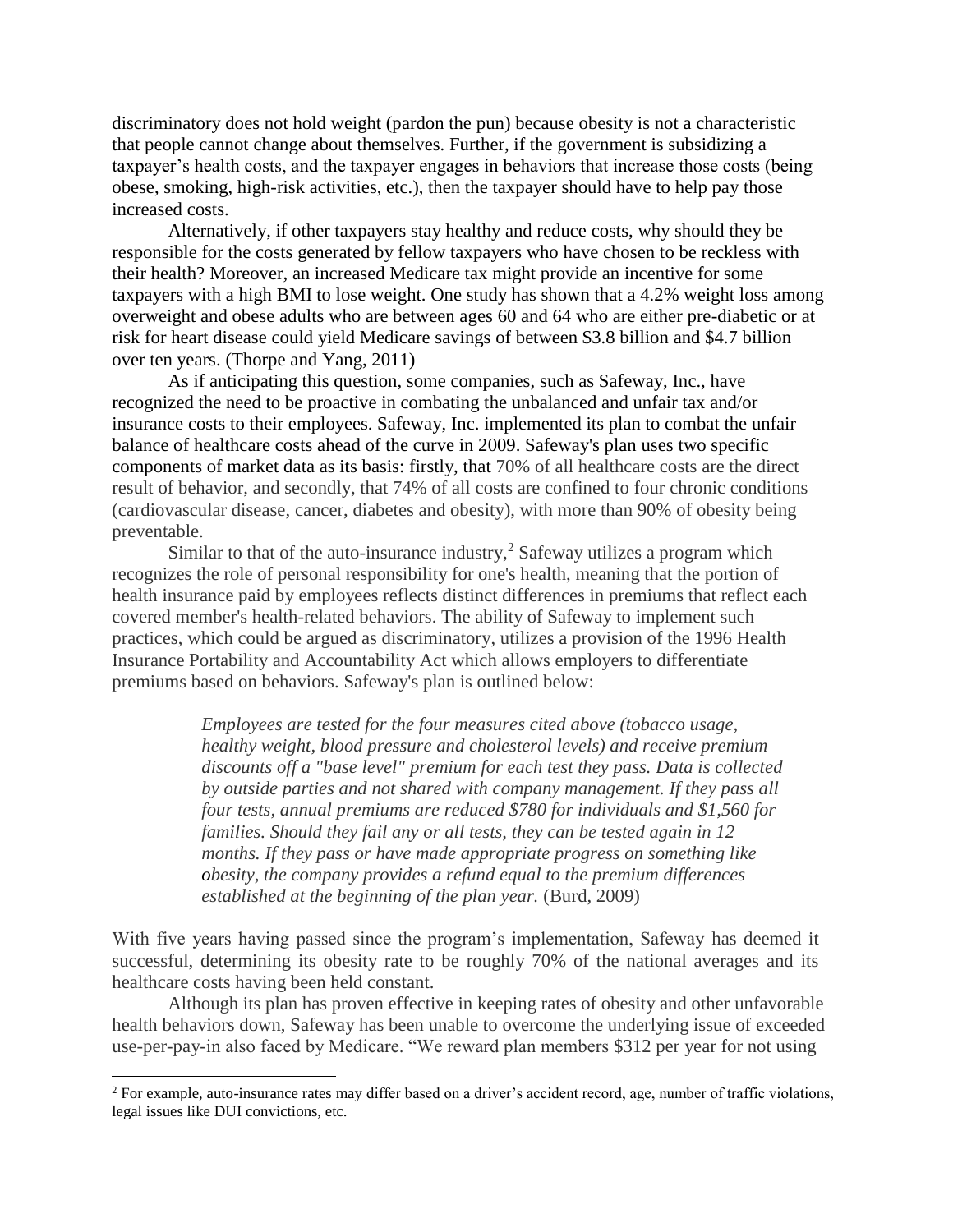tobacco, yet the annual cost of insuring a tobacco user is \$1,400." (Burd, 2009). These dramatic variances in the pay-in via taxes or the incentive pay verses the insurance services reaped pose the newest challenge to the legislation outlined in the PPACA. Although the PPACA is healthcare cost oriented legislation, much of which can be linked to the American obesity crisis, would it have been beneficial to address healthcare costs more wholly via the discrepancies in Medicare taxes? How can we make more equal the pay-in amount and the services obtained?

#### **Conclusion**

The evidence as to the high cost of obesity is apparent and compelling. While America has finally begun to make attempts to combat this fast-growing health and economic problem, the attempts have not been solid or proactive enough to truly make an impact. It must be recognized that there is a degree of personal accountability for one's personal health and wellness for which responsibility must be taken. Change cannot be imposed by government rule alone. It is due to this charge of personal responsibility that a BMI-based tax would be an ideal balance of government intervention and personal responsibility.

While some may argue that imposing yet another tax would fail and only anger the majority of Americans who are either overweight or obese, there is significant evidence that similar taxes have been successful in deterring and reversing bad health behaviors. From the year 2000 to 2011, the federal cigarette tax increased from 34 cents to \$1.01 per pack and the average state tax increased from 42 cents to \$1.46 per pack. ("Increasing the Federal Tobacco Tax Reduces Tobacco Use," 2013). As seen below in Figure 1.1, there has been a dramatic decrease in the number of American cigarette smokers as a result of this tax increase and it is expected that in the coming years there will be a decrease in the number of health-related problems due to smoking. (Tauras, 2002).





So, if there is significant evidence as to the effectiveness of a cigarette tax in prompting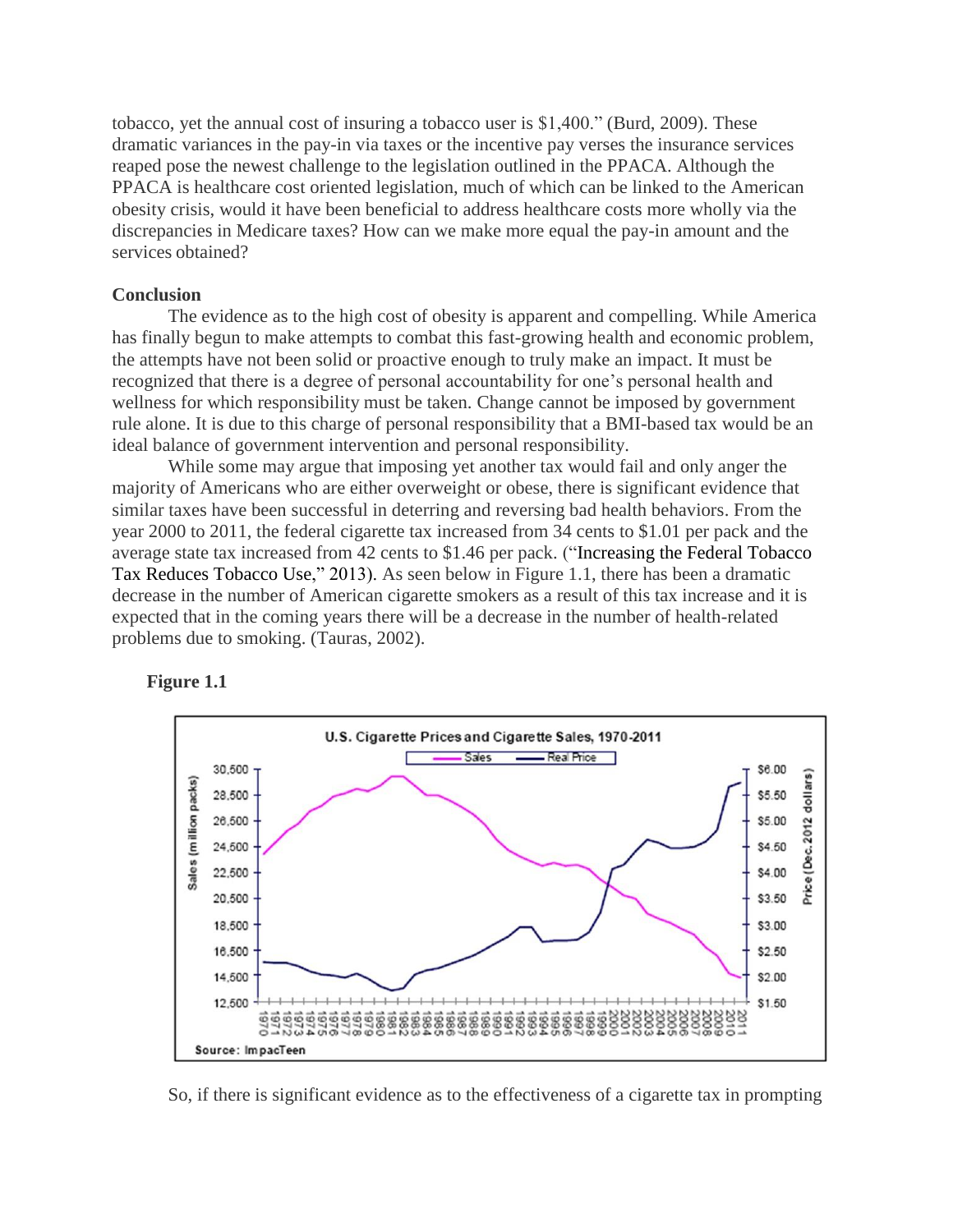personal responsibility to stop smoking, why not impose a BMI-based tax of similar design to fulfill the same function in the area of weight? A delicate balance of government intervention and personal initiative is the key to a successful BMI-based tax program. "Public health approaches, particularly those involving government action, are sometimes caricatured as forcing people to behave in certain ways." (Brownell, Kersh, Ludwig, et al., 2010). As with the cigarette tax, a BMI-based tax would not force an individual to change from an unhealthy lifestyle to a healthy one. It would help compensate for the costs that the taxpayer's obesity is likely adding to the medical care system, while, ideally, serving as a strong deterrent to an unhealthy lifestyle. Ultimately, however, it would should be left up to the individual taxpayer to make the personal choice of taking responsibility.

Behavior drives our lives. Behaviors are learned from a young age and eventually become habits and then lifestyles. Eating is no different. Eating behaviors, whether healthy or unhealthy, are developed from early childhood and carried on throughout our lives while we reap the benefits or bear the consequences. According to the CDC and Prevention, behavior is one of the leading factors in causing people to be overweight and obese. ("Adult Obesity Causes & Consequences," 2017). Although it may be argued that obesity is genetic and cannot be helped, the fact is that behavior can be helped and it can be changed.

While there is a strong environmental influence toward unhealthy lifestyles in America, whether it is the prevalence of processed food or the lack of activity due to the drive for productivity in American culture, the inherent trait of personal responsibility is central to the functional American society. It could also be argued that we live in an environment of violence and tragedy, but do we dismiss individuals who commit such violent acts of their personal responsibility simply because there is a strong societal influence? Absolutely not; therefore, as with all issues which involve some degree of personal choice, individuals who choose to lead and maintain an unhealthy lifestyle should be held to a standard of personal responsibility as well.

The astronomical rates at which obesity, obesity-related disease and obesity- related expenditures are continuing to rise have already caused detrimental damage to America's healthcare system, budget and population. The combination of individual choice and collective responsibility offered by a BMI-based tax would have a considerable impact both American lifestyles and the national budget which has suffered both directly and indirectly as a result of obesity. It is time that we take both individual and collective responsibility for the health and wellbeing of our nation -- both physically and fiscally.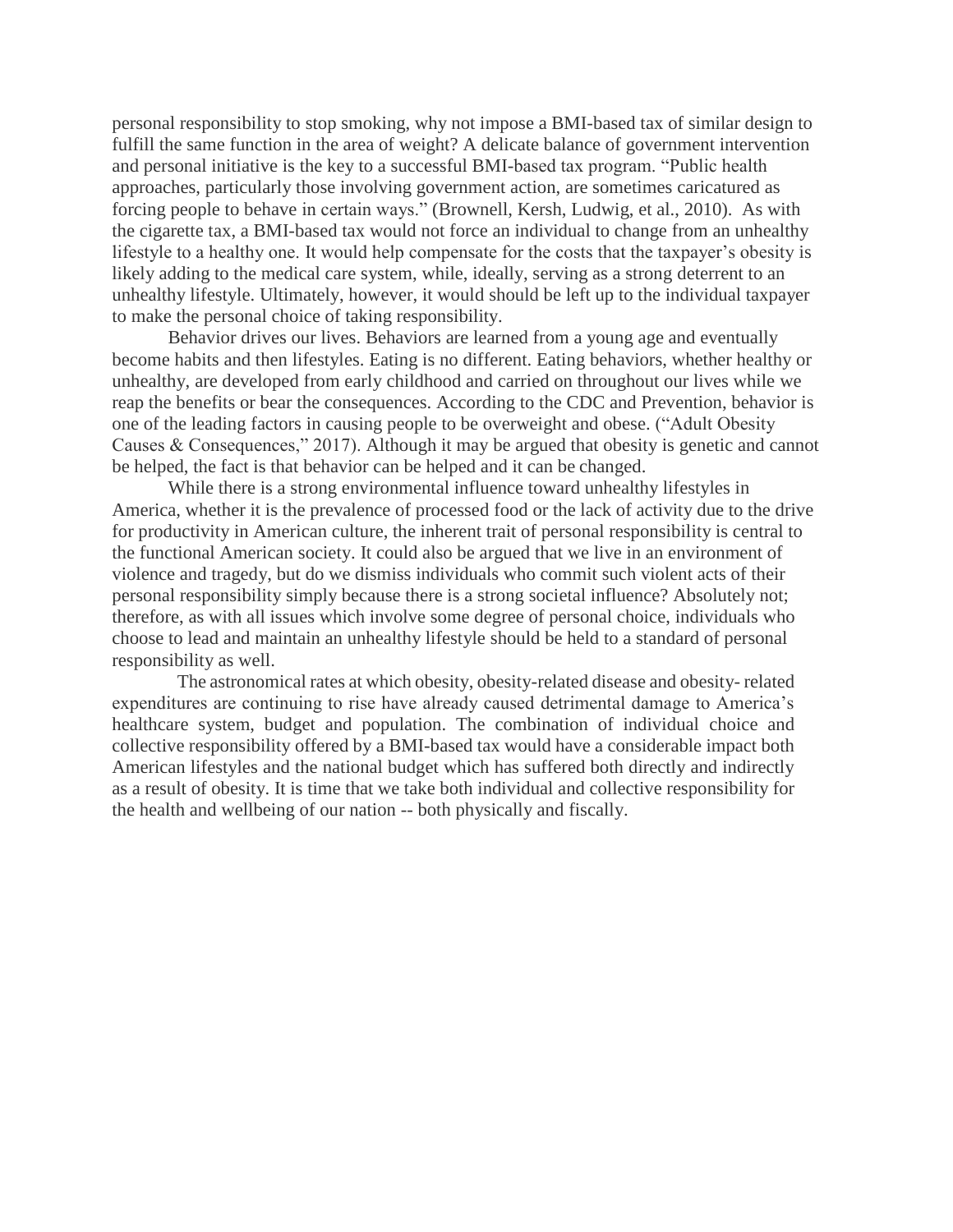## **Works Cited**

- 10 Flabbergasting Costs of America's Obesity Epidemic. (2013, April 10). PHIT America, Retrieved from www.phitamerica.org/News\_Archive/10\_Flaggergasting\_Costs.htm
- Adult Obesity Causes and Consequences. (2017, August 29). Centers for Disease Control and Prevention, Retrieved from<https://www.cdc.gov/obesity/adult/causes.html>
- Adult Obesity Facts. (2018, August 13). Centers for Disease Control and Prevention. Retrieved from<http://www.cdc.gov/obesity/data/adult.html>
- The Affordable Care Act. (2018, October 30). Retrieved from [www.healthcare.gov/where-can-i](http://www.healthcare.gov/where-can-i-read-the-affordable-care-act/)[read-the-affordable-care-act/](http://www.healthcare.gov/where-can-i-read-the-affordable-care-act/)
- Affordable Care Act Rules on Expanding Access to Preventive Services for Women. (2017, December 7). U.S. Department of Health and Human Services, Retrieved from [www.hhs.gov/healthcare/facts/factsheets/2011/08/womensprevention08012011a.html](http://www.hhs.gov/healthcare/facts/factsheets/2011/08/womensprevention08012011a.html)
- The Affordable Care Act's Prevention and Public Health Fund in Your State: Tennessee. (2012, February 14, October 30). U.S. Department for Health and Human Services, Retrieved on October 30, 2018 from [www.hhs.gov/healthcare/facts/bystate/publichealth/tn.html](http://www.hhs.gov/healthcare/facts/bystate/publichealth/tn.html)
- Bariatric Surgery: Obese Battle Insurance Hurdles. (2014, February 15). Associated Press, Retrieved October 28, 2014, from [www.modernhealthcare.com/article/20140215/INFO/302159935](http://www.modernhealthcare.com/article/20140215/INFO/302159935)
- Batsis, John A. and Bynum, Julie P.W. (2016, September). Uptake of the Centers for Medicare and Medicaid Obesity Benefit: 2012-2013. Obesity, 24(9), 1983-1988
- Brownell, Kelly D., Farley, Thomas, Willett, Walter C., Popkin, Barry M., Chaloupka, Frank J., Thompson, Joseph W., and Ludwig, David S. (2009, October 15). The Public Health and Economic Benefits of Taxing Sugar-Sweetened Beverages. *The New England Journal of Medicine,* 361(16), 1599-1605
- Brownell, Kelly D., Kersh, Roger, Ludwig, David S. et al. (2010, March). Personal Responsibility and Obesity: A Constructive Approach to a Controversial Issue. Health Affairs, 29(3), 379-387
- Budget and Economic Outlook: 2014-2024. (2014, February 4). Congressional Budget Office, Retrieved from<https://www.cbo.gov/publication/45010>
- Burd, Steven A. (2009, June 12). How Safeway Is Cutting Health-Care Costs. *The Wall Street Journal*, Retrieved from<http://online.wsj.com/articles/SB124476804026308603>

Cawley, John. (2007). Occupation-Specific Absenteeism Costs Associated with Obesity and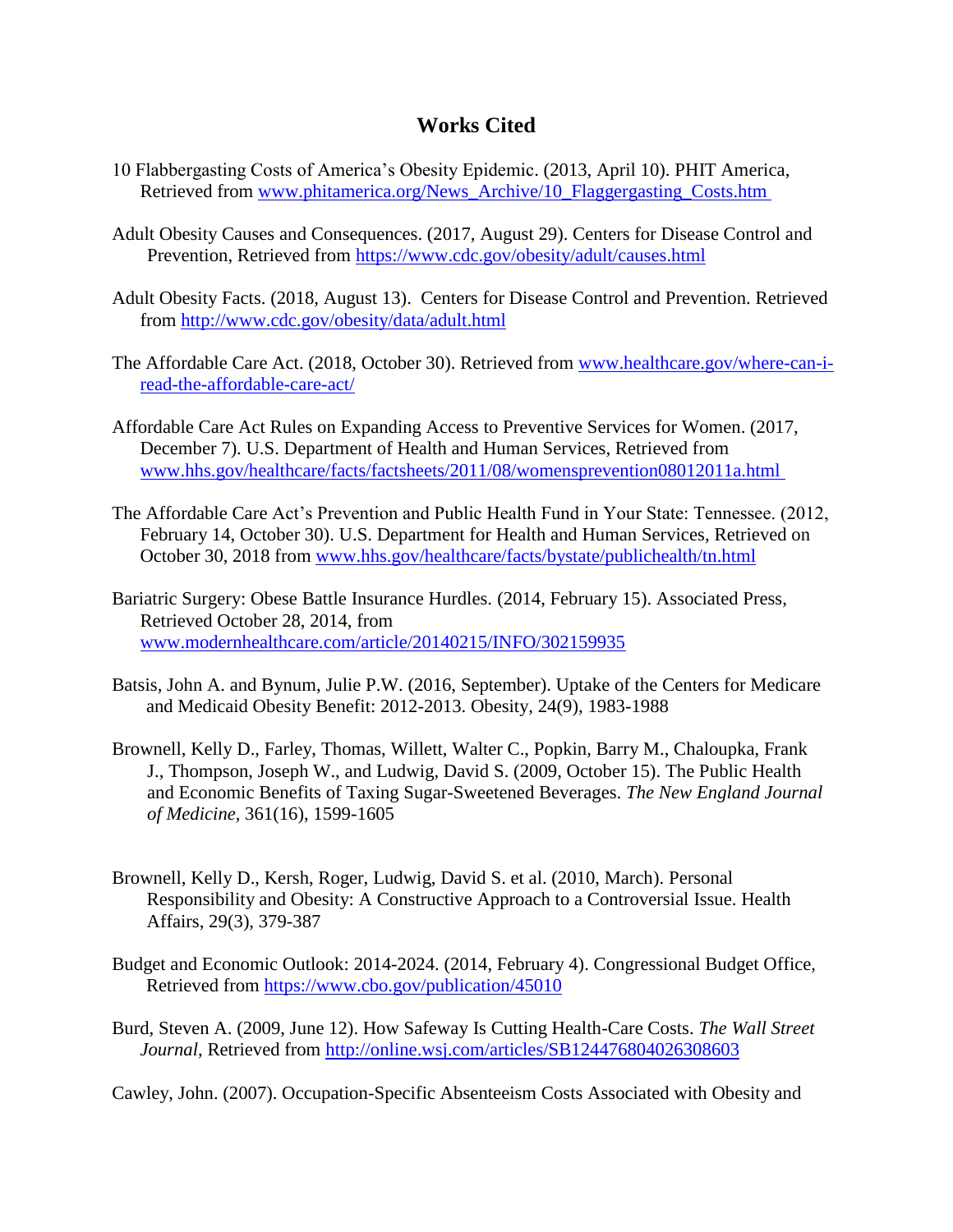Morbid Obesity. *Journal of Occupational and Environmental Medicine*, 49(12),.1317-1323

- Cawley, John and Meyerhoefer, Chad (2012). The Medical Care Costs of Obesity: An Instrumental Variables Approach. *Journal of Health Economics*, 31(1), 219-230
- Chaloupka, Frank J., Yurekli, Ayda, and Fong, Geoffrey T. (2012, May 1). Tobacco Taxes as a Tobacco Control Strategy. *Tobacco Control.* Retrieved from <https://tobaccocontrol.bmj.com/content/21/2/172.full>
- Chew, Cassie M. (2013, August 16). What Is the Major Purpose of Health Insurance?" *LiveStrong.com*, Retrieved from [http://www.livestrong.com/article/167620-what-is-the](http://www.livestrong.com/article/167620-what-is-the-major-purpose-of-health-insurance/)[major-purpose-of-health-insurance/](http://www.livestrong.com/article/167620-what-is-the-major-purpose-of-health-insurance/)
- Chou, Joey and Kane, Jason. (2012, May 8). Obesity in America: By the Numbers. *PBS News Hour*; Retrieved from [www.pbs.org/newshour/rundown/obesity-in-america-by-the-numbers-1/](http://www.pbs.org/newshour/rundown/obesity-in-america-by-the-numbers-1/)
- Cost Sharing Out of Pocket Costs. (2018). Medicaid, Retrieved from [www.medicaid.gov](http://www.medicaid.gov/)
- Deaths and Mortality. (2017, May 3). Centers for Disease Control and Prevention. Retrieved from [www.cdc.gov/nchs/fastats/deaths.htm](http://www.cdc.gov/nchs/fastats/deaths.htm)
- Defining Overweight and Obesity. (2016, June 16). The Centers for Disease Control and Prevention. Retrieved from<http://www.cdc.gov/obesity/adult/defining.html>
- Downey, Morgan and Still, Christopher D. (2013, October 1). The Affordable Care Act's Impact on Persons with Obesity: The Full Report. *The Downey Obesity Report*, Retrieved from<http://www.downeyobesityreport.com/tag/affordable-care-act/>
- Economic Costs of Obesity. National League of Cities. Retrieved November 4, 2018 from [www.healthycommunitieshealthyfuture.org/learn-the-facts/economic-costs-](http://www.healthycommunitieshealthyfuture.org/learn-the-facts/economic-costs-) of-obesity/
- Employer Wellness Incentives Questionable Origin. (2013, January 30). *The Downey Obesity Report.* Retrieved from [http://www.downeyobesityreport.com/2013/01/employer-wellness](http://www.downeyobesityreport.com/2013/01/employer-wellness-incentives-questionable-origin/)[incentives-questionable-origin/](http://www.downeyobesityreport.com/2013/01/employer-wellness-incentives-questionable-origin/)
- Facts: Obesity and Cardiovascular Disease. (2013). American Heart Association, Retrieved from [www.heart.org/idc/groups/heart](http://www.heart.org/idc/groups/heart-public/@wcm/@adv/documents/downloadable/ucm_305059.pdf)[public/@wcm/@adv/documents/downloadable/ucm\\_305059.pdf](http://www.heart.org/idc/groups/heart-public/@wcm/@adv/documents/downloadable/ucm_305059.pdf)
- Fast Facts: The Cost of Obesity*.* (2010) *The George Washington School of Public Health and Health Services,* Last Retrieved on November 4, 2018 fromstopobesityalliance.org/wpcontent/themes/stopobesityalliance/pdfs/Fast%20Facts%20Cost%20of%20Obesity%201- 2012.pdf
- Finkelstein E.A., Trogdon, J.G., Cohen J.W. et al. (Sept/Oct 2009). Annual Medical Spending Attributable to Obesity: Payer- and Service-Specific Estimates. *Health Affairs,* 28.5: w822–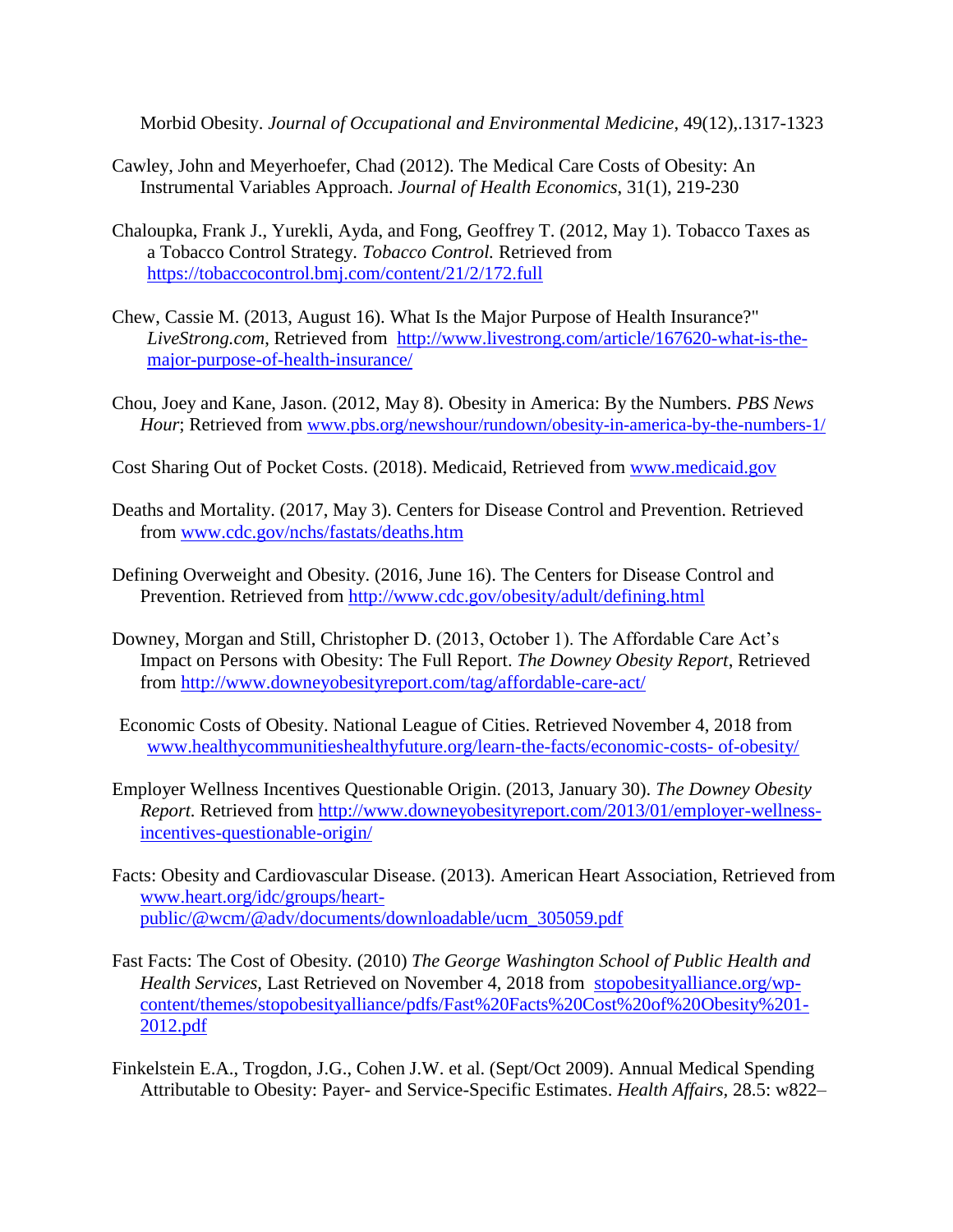w831

- Fryar, Cheryl, Carroll, Margaret, and Ogden, Cynthia. (2012, September). Prevalence of Overweight, Obesity, and Extreme Obesity Among Adults: United States, Trends 1960– 1962 Through 2009–2010. The Centers for Disease Control and Prevention, Retrieved from [www.cdc.gov/nchs/data/hestat/obesity\\_adult\\_09\\_10/obesity\\_adult\\_09\\_10.pdf](http://www.cdc.gov/nchs/data/hestat/obesity_adult_09_10/obesity_adult_09_10.pdf)
- Gallagher, Christopher. (2012, December 4). *OCC Health Policy Memo: Summary of State Benchmark Plan Coverage of Obesity Treatment Services*. Retrieved November 4, 2018, from [www.obesityaction.org/wp-content/uploads/1212-OCC-Summary-of-Obesity-](http://www.obesityaction.org/wp-content/uploads/1212-OCC-Summary-of-Obesity-Treatment-State-Benchmark-Plan-Coverage.pdf)[Treatment-State-Benchmark-Plan-Coverage.pdf](http://www.obesityaction.org/wp-content/uploads/1212-OCC-Summary-of-Obesity-Treatment-State-Benchmark-Plan-Coverage.pdf)
- Health Care Reform Timeline. (2018, October 30) Obamacare Facts. Retrieved from [obamacarefacts.com/health-care-reform-](http://obamacarefacts.com/health-care-reform-%20timeline.php) timeline.php
- Health Care Insurance. (2018). HealthPAC Online, Retrieved from [www.healthpaconline.net/health-care-insurance.htm](http://www.healthpaconline.net/health-care-insurance.htm)

Health Insurance. (2014). Retrieved from [www.healthc](http://www.health/)are.[gov/glossary/health-insurance/](http://www.healthcare.gov/glossary/health-insurance/)

- Health Risks of Being Overweight. (2015, February). National Institute of Diabetes and Digestive and Kidney Diseases. Retrieved from [https://www.niddk.nih.gov/health](http://www.nhlbi.nih.gov/health/health-topics/topics/obe/risks.html)[information/weight-management/health-risks-overweight](http://www.nhlbi.nih.gov/health/health-topics/topics/obe/risks.html)
- Health, United States. (2013). Centers for Disease Control. U.S. Department of Health and Human Services, Retrieved from<http://www.cdc.gov/nchs/data/hus/hus13.pdf#064>
- Hoffman, Beth. (2013, March 22). The Business of Obesity, What It Costs Us. *Forbes*, Retrieved from [www.forbes.com/sites/bethhoffman/2013/03/22/the-business-of-obesity/\)](http://www.forbes.com/sites/bethhoffman/2013/03/22/the-business-of-obesity/)
- Increasing the Federal Tobacco Tax Reduces Tobacco Use (And the Tobacco Companies Know It). (2013, April 11). Campaign for Tobacco-Free Kids, Retrieved from [www.tobaccofreekids.org/research/factsheets/pdf/0021.pdf](http://www.tobaccofreekids.org/research/factsheets/pdf/0021.pdf)
- ObamaCare Facts: Affordable Care Act, Health Insurance Marketplace. (2018, September 4). Retrieved from [obamacarefacts.com/](http://obamacarefacts.com/)
- Obesity. (2018, June 29). Trust for America's Health. Retrieved from <http://healthyamericans.org/obesity/>
- Obesity Screening and Counseling. (2018). Medicare.gov, Retrieved on November 4, 2018 from www.medicare.gov/coverage/obesity-screening-counseling
- Overweight and Obesity Statistics. (2017, August). National Institute of Diabetes and Digestive and Kidney Diseases. Retrieved from<http://win.niddk.nih.gov/statistics/>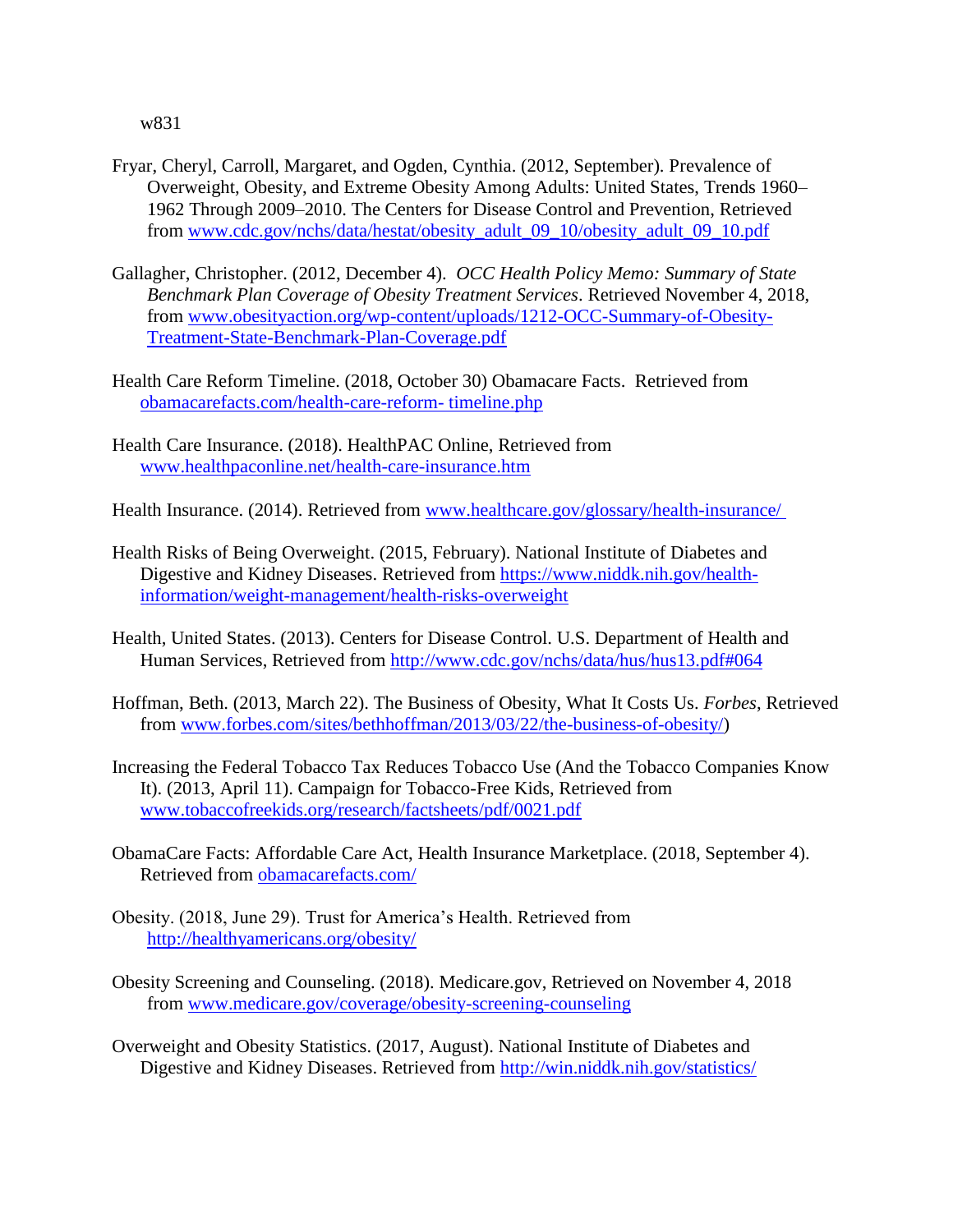- Patient Protection and Affordable Care Act. (2010, March 23). Public Law 111-148. Retrieved October 28, 2014, from [http://www.gpo.gov/fdsys/pkg/PLAW-](http://www.gpo.gov/fdsys/pkg/PLAW-111publ148/pdf/PLAW-111publ148.pdf)[111publ148/pdf/PLAW-111publ148.pdf](http://www.gpo.gov/fdsys/pkg/PLAW-111publ148/pdf/PLAW-111publ148.pdf)
- Patient Protection and Affordable Care Act, Compilation. (2010, May). Department of Health and Human Services, Retrieved from <https://www.hhs.gov/sites/default/files/ppacacon.pdf>
- Pollack, Andrew. (2013, June 18). A.M.A. Recognizes Obesity as a Disease. *New York Times,* Retrieved from [https://www.nytimes.com/2013/06/19/business/ama-recognizes](https://www.nytimes.com/2013/06/19/business/ama-recognizes-obesity-as-a-disease.html)[obesity-as-a-disease.html](https://www.nytimes.com/2013/06/19/business/ama-recognizes-obesity-as-a-disease.html)
- Portion Distortion. (2013, September 30). National Heart, Lung and Blood Institute. Retrieved from [https://www.nhlbi.nih.gov/health/educational/wecan/eat](https://www.nhlbi.nih.gov/health/educational/wecan/eat-right/distortion.htm)[right/distortion.htm](https://www.nhlbi.nih.gov/health/educational/wecan/eat-right/distortion.htm)
- Preventative Care. (2017, February 1). U.S. Department of Health and Human Services, Retrieved from [www.hhs.gov/healthcare/rights/preventive-care/index.html](http://www.hhs.gov/healthcare/rights/preventive-care/index.html)
- Salahi, Lara, and Meaney, Samantha. (2012, May 16). 'Fat Tax' to Lower Obesity. ABC News, Retrieved from [https://abcnews.go.com/Health/Wellness/fat-tax-lower](https://abcnews.go.com/Health/Wellness/fat-tax-lower-obesity/story?id=16353067)[obesity/story?id=16353067](https://abcnews.go.com/Health/Wellness/fat-tax-lower-obesity/story?id=16353067)
- Steuerle, C. Eugene and Quackenbush, Caleb. (2013, November 11). Social Security and Medicare Taxes and Benefits over a Lifetime. *Urban Institute*, from [https://www.urban.org/research/publication/social-security-and-medicare-taxes-and](https://www.urban.org/research/publication/social-security-and-medicare-taxes-and-benefits-over-lifetime)[benefits-over-lifetime](https://www.urban.org/research/publication/social-security-and-medicare-taxes-and-benefits-over-lifetime)
- Tauras, John A. (2002, April 15). The Impact of Unit Price Increases for Cigarettes. *ImpacTeen,* Retrieved from https://impacteen.uic.edu/generalarea\_PDFs/idph2002\_taxationJT.pdf
- Thorpe, Kenneth E., and Yang, Zhou. (2011, September). Enrolling People with Prediabetes Ages 60–64 in a Proven Weight Loss Program Could Save Medicare \$7 Billion or More. *Health Affairs*. 30(9), 1673–1679
- Top 10 Healthcare Services Excluded Under Obamacare. (2014, May 15). *Medical Benefits,* 31(9), 10-11

Treat and Reduce Obesity Act. (2013). HR 2415 and S.1184, 113<sup>th</sup> Congress.

- Umbehr, Josh MD. (2014, June 28). Obesity is a Disease: Does that Change the Way Doctors Practice? *KevinMD.com*, Retrieved from [www.kevinmd.com/blog/2014/06/obesity-disease-change-way-doctors-practice.html](http://www.kevinmd.com/blog/2014/06/obesity-disease-change-way-doctors-practice.html)
- U.S. Census Bureau. (2018). Retrieved from [https://www.census.gov/search](https://www.census.gov/search-results.html?q=median+income&page=1&stateGeo=none&searchtype=web&cssp=SERP)[results.html?q=median+income&page=1&stateGeo=none&searchtype=web&cssp=SERP](https://www.census.gov/search-results.html?q=median+income&page=1&stateGeo=none&searchtype=web&cssp=SERP)